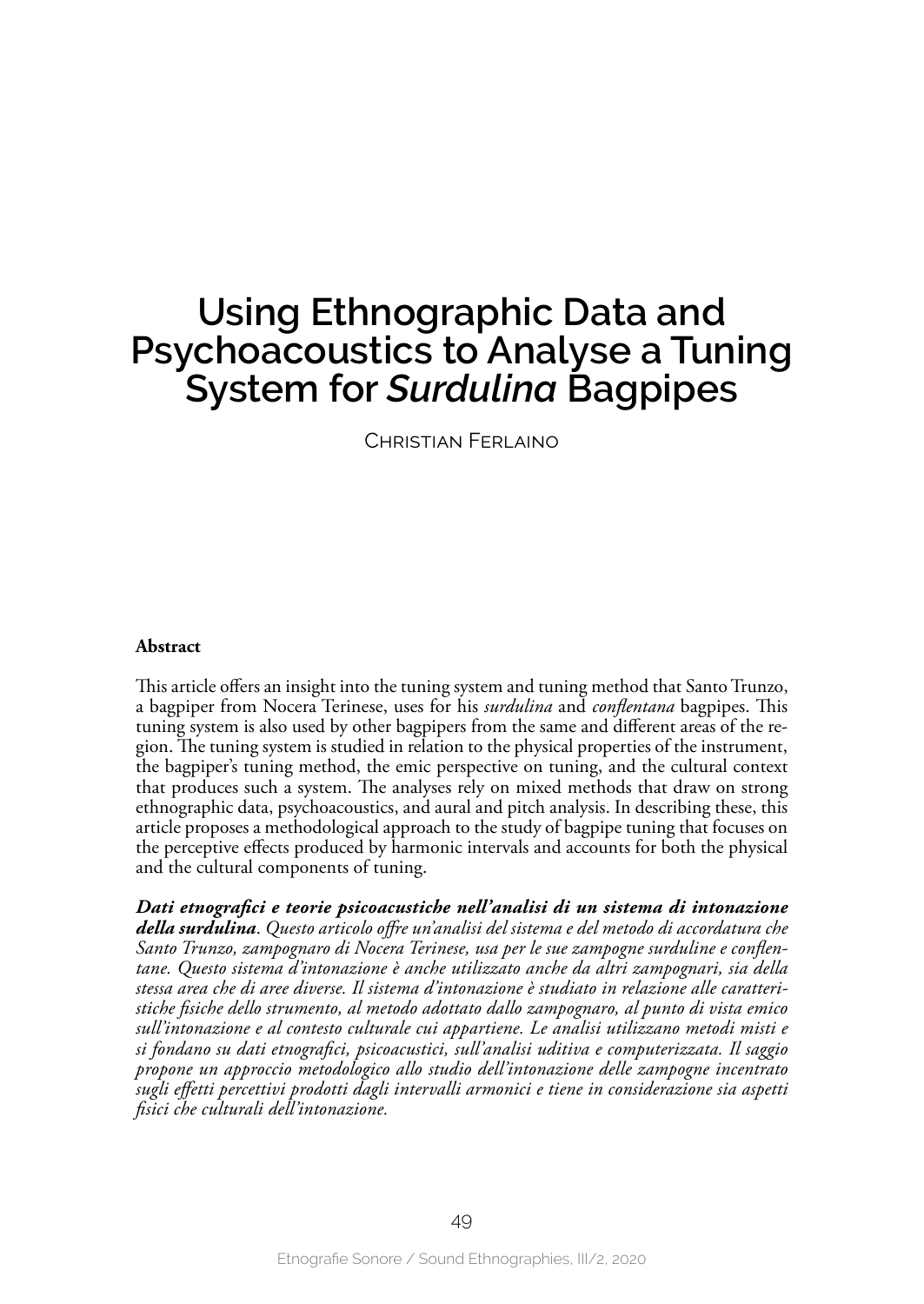# Introduction

This article studies a tuning system used for the *surdulina* bagpipe in Calabria. The analyses presented here rely on mixed methods that draw on strong ethnographic data, psychoacoustics and pitch analysis. The aim is to offer a methodological approach to the study of bagpipe tuning that takes into account the bagpiper's view of tuning, the process used for tuning the instrument, and the technical and acoustical properties of the bagpipes.

In the landscape of Italian bagpipes, Calabria stands out for its variety and diversity: despite being affected by social changes as much as other Italian regions, Calabrian bagpipes still hold their prestige in the region. The imposition of new social and economic models, which occurred with the economic boom in the 1960s, caused the traditional agro-pastoral society – the elective space of bagpipes – to shrink and become marginalised, and wiped out many types of Italian bagpipes. However, despite the profound transformations that occurred in the region and competition from the modern diatonic accordion, Calabria has kept most of its indigenous instruments in use. Considering the variety of types found and their distribution throughout the region, and thanks to a recent revival movement that has brought renewed interest in the instrument, bagpipes are among the most important instruments in Calabria. There are four main families of bagpipes in Calabria (Scaldaferri 1994) distributed in different geographic areas: *a chiave*, *surdulina*, *a paro* and *a moderna*. All of them belong to the larger family of Central and Southern Italian bagpipes, in which all the sounding pipes are attached to a carved piece of wood called the "stock" (Guizzi, Leydi 1985; Leydi 1979; Guizzi 2002). Each of the Calabrian bagpipe families is then differentiated according to organological features such as the instrument's shape, the pipes' inner bore, acoustic properties, and differences in the sound activation systems or in the fingering. The *zampogna a chiave* is present in two versions: *zampogna a chiave del Pollino,* shared with the region Basilicata is found in the northern part of Calabria (Scaldaferri 2015); *zampogna a chiave delle Serre,* found in the central area of the region, is a Calabrian adaptation of the *zampogna* a chiave which features an extra drone. Both instruments are characterised by two chanters of different length and a key in the left chanter which is activated by the fifth finger. The *surdulina,* found in Basilicata and in the central to northern part of Calabria, features chanters of the same length and the occlusion of the right chanter. It is divided in four types: *surdulina del I tipo* in the north-eastern part of surduline area; *surdulina del II tipo* found in the nort-western part; *stifetta* found in the eastern part; and *conflentana* found in central Tyrrhenian Calabria (La Vena 2002; 2003; 2005). The *zampogna a paro calabrese,* with chanters of the same length and conical bores, is found in the central and southern part of the region in different types that feature singe, double or mixed reeds (Cravero 2006). The *zampoga a moderna,* found in the southern part of Calabria, has two chanters of different lenght and reproduces, without the key, the tuning system of the *zampogna a chiave delle Serre* (La Vena 1994). The variety of models is equalled by the instrument's vast repertoire, which embraces almost every musical scope in the region.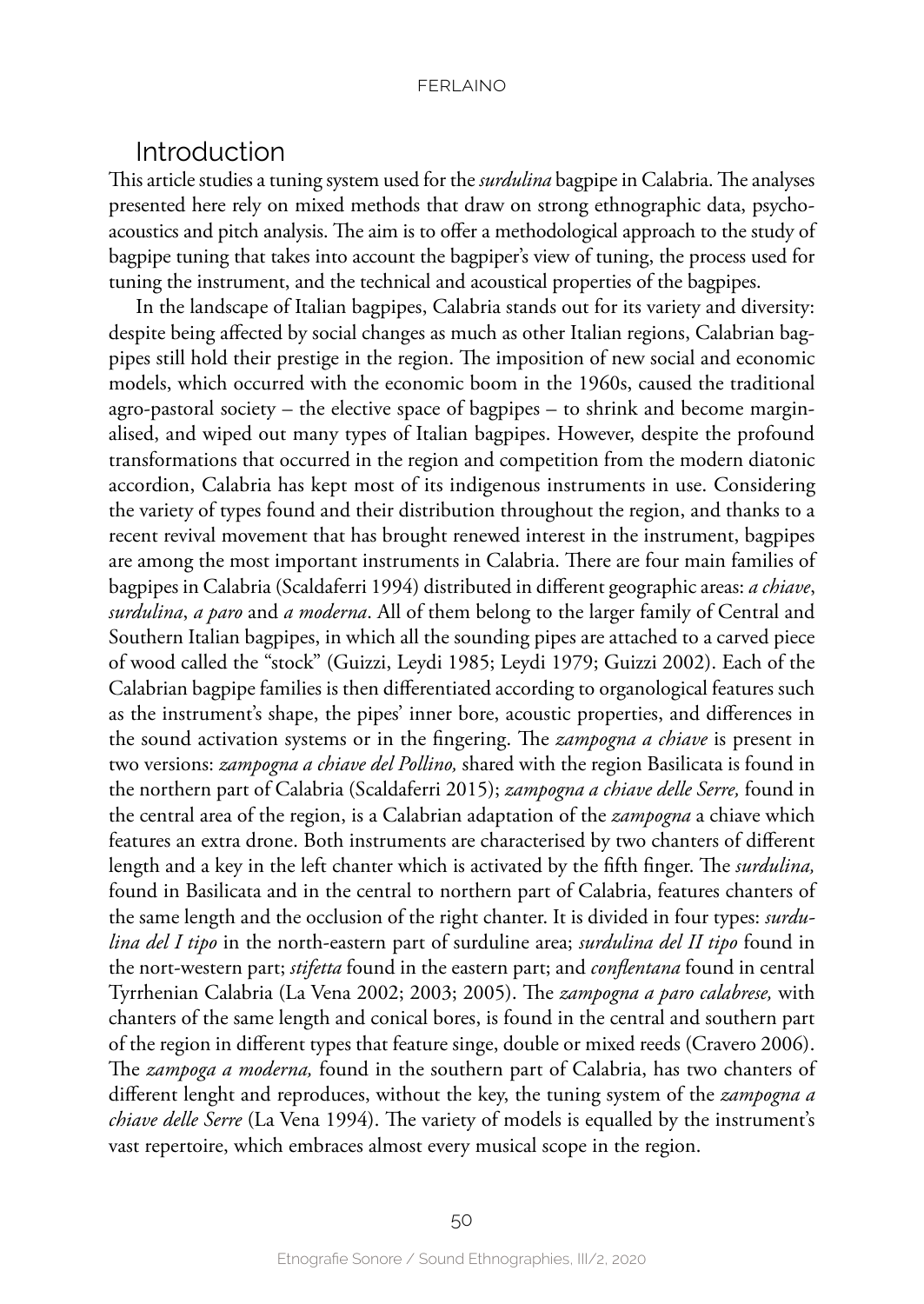Although there is a vast literature on Calabrian bagpipes, which comprehensively addresses their morphology, repertoire and symbolic functions, few attempts have been made to understand the tuning of these instruments.1 The available recordings present the listener with a wide variety of tunings that make it difficult, if not impossible, to identify a single reference system even for a sub-type or a sub-area, let alone a single tuning system common to an entire family of bagpipes. Confronted with such a variety of tunings, researchers tend to comment only that some bagpipe pitches diverge somewhat from the corresponding tempered ones. One commonly adopted method uses arrows, pointing up or down, to indicate the deviation of specific pitches – most commonly the fourth and seventh grades of the scale – without, however, providing a quantisation of such a deviation (examples of this method can be found, among others, in Ricci, Tucci 2004; Scaldaferri 2015). By not providing a quantisation of these deviations, such studies suggest how difficult it is to identify a single tuning system that works with all the bagpipes in a family or sub-family. Consequently, researchers rightly identify a general tendency of some pitches to be tuned slightly higher or lower. Furthermore, by referring to the tempered scale this method facilitates the communication of pitch deviation to a western-trained audience. However, taking the tempered scale as a reference fails to convey the bagpiper's perspective on tuning. Bagpipe sound systems, technology and aesthetic models retain features very different from those of the tempered modern instruments. It is, therefore, more than plausible that the tempered scale is an extraneous reference for bagpipers when tuning their instruments.

Drawing on studies in psychoacoustics, Canadian composer and intonation theorist Marc Sabat demonstrates that only a limited number of intervals are tuneable by ear. These intervals, which he calls "consonances", have simple harmonic ratios and their periodicities produce particular perceptive responses. In other words, consonances have special qualities that are defined by the perceived periodicity of their intervals. Sabat points out that non-consonant intervals can be tuned by ear only by approximating a deviation from a consonance. Drawing on Marc Sabat's studies, I will provide a method for analysing bagpipe tuning that takes into account the way bagpipers perceive the intervals during the tuning process. I will analyse the tuning system that Santo Trunzo (born in 1930), *conflentana* and *surdulina* bagpiper from Nocera Terinese (in central Tyrrenhian Calabria), uses for his instruments. [Audio example 1](https://player.vimeo.com/video/668654368?h=9d3a337f22) is an excerpt of Santo Trunzo's *Ninna,* a *sunata* played for the Christmas celebrations and published in Bressi *et al.* 2017. This tuning system is also used by other *surdulina* players from the same and different areas – including myself – as well as by musicians who play pipes from different bagpipe families. I do not claim that the one I describe in this paper is *the* standard tuning system of surduline, or of any other Calabrian bagpipe. My intent is to offer a new

<sup>&</sup>lt;sup>1</sup> An introductory literature on Calabrian bagpipes may include (Cravero 2006; Guizzi, Leydi 1985; Jensen, Andersen 1976; La Vena 1986, 2002, 2003, 2005; Leydi 1979; Guizzi 2002; Scaldaferri 1994, 2015; Tucci 2009; Staiti 2021a, 2021b)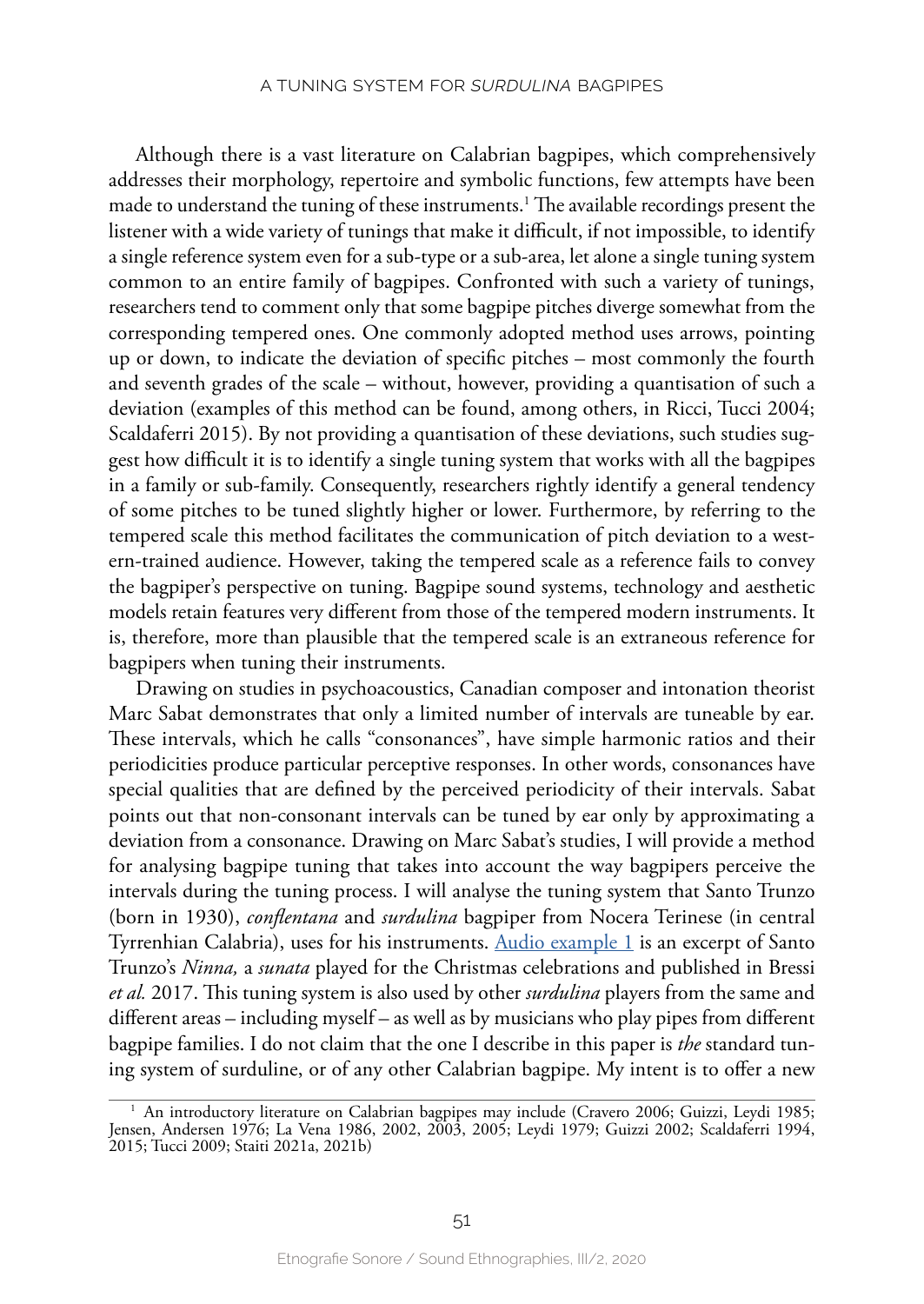analytical approach to the study of tuning that takes as a reference intervals that are easily recognised by ear. This approach could be applied to the study of other tuning systems found in Calabrian or in other Italian bagpipes, and even used to study the tuning of other instruments that produce multiple simultaneous sounds. The analyses presented here use a particular combination of methods including aural evaluation, ethnographic methods, psychoacoustics, sound recordings and computer-based pitch analysis. My analyses are grounded in strong ethnographic data and have the bagpiper's perception and evaluation of tuning as their starting point and prime focus. Furthermore, my study looks into the tuning method that the bagpiper adopts, and takes into account the technical features of the instrument that affect its tuning. Bagpipes are tuned by aurally evaluating dyads, triads or tetrads: in other words, each pitch is tuned against one to three simultaneous sounds. Tuning by triads and tetrads has an impact on the number of intervals that can be tuned by ear: it also links the tuning system to specific features of the instrument, especially to those pitches that can be played simultaneously, which are used as a reference when tuning the instrument.

First, I delineate my methodology and describe the approach I used to study Santo Trunzo's tuning process and system. I discuss Marc Sabat's concepts of "tuneable interval" and "fusion", as they will play an important role in my analyses. Then, I discuss some technical features of *surdulina* bagpipes. Rather than providing a detailed description of the instrument, this section examines only those features that affect the instrument's tuning: the single reed and its peculiar instability, the two melodic chanters of the same length, and the parallel position of the finger-holes along the chanters. I demonstrate how these properties are oriented by and influence cultural choices that emerge in the tuning process. I also reflect on how such a functional activity as tuning is governed by extremely refined musical processes. In the main body of the article, I describe Santo Trunzo's tuning process and analyse his tuning system: I present the ethnographic data and provide various analyses of his tuning produced by different analysis methods. I use auto-ethnographic data to double-check the results from Trunzo's analyses. Finally, I examine Agostino Troiano's recording published in La Vena (2002) to complement my analyses and to compare the Trunzo results to the tunings of a musician from a different area. Agostino Troiano (1912-1991) is a *surdulina* player from San Paolo Albanese, in Basilicata. His tuning system is shared by other *surdulina* players both from Basilicata and Calabria and it is used here as a cross-reference for the system that Trunzo uses.

# Methodology: Aural evaluation, ethnographic data and pitch analysis

In this study, I use mixed methods of analysis, namely ethnography and auto-ethnography, psychoacoustics, aural evaluation and pitch analysis. The complexity of the task requires approaching the issue from different methodological points of view. However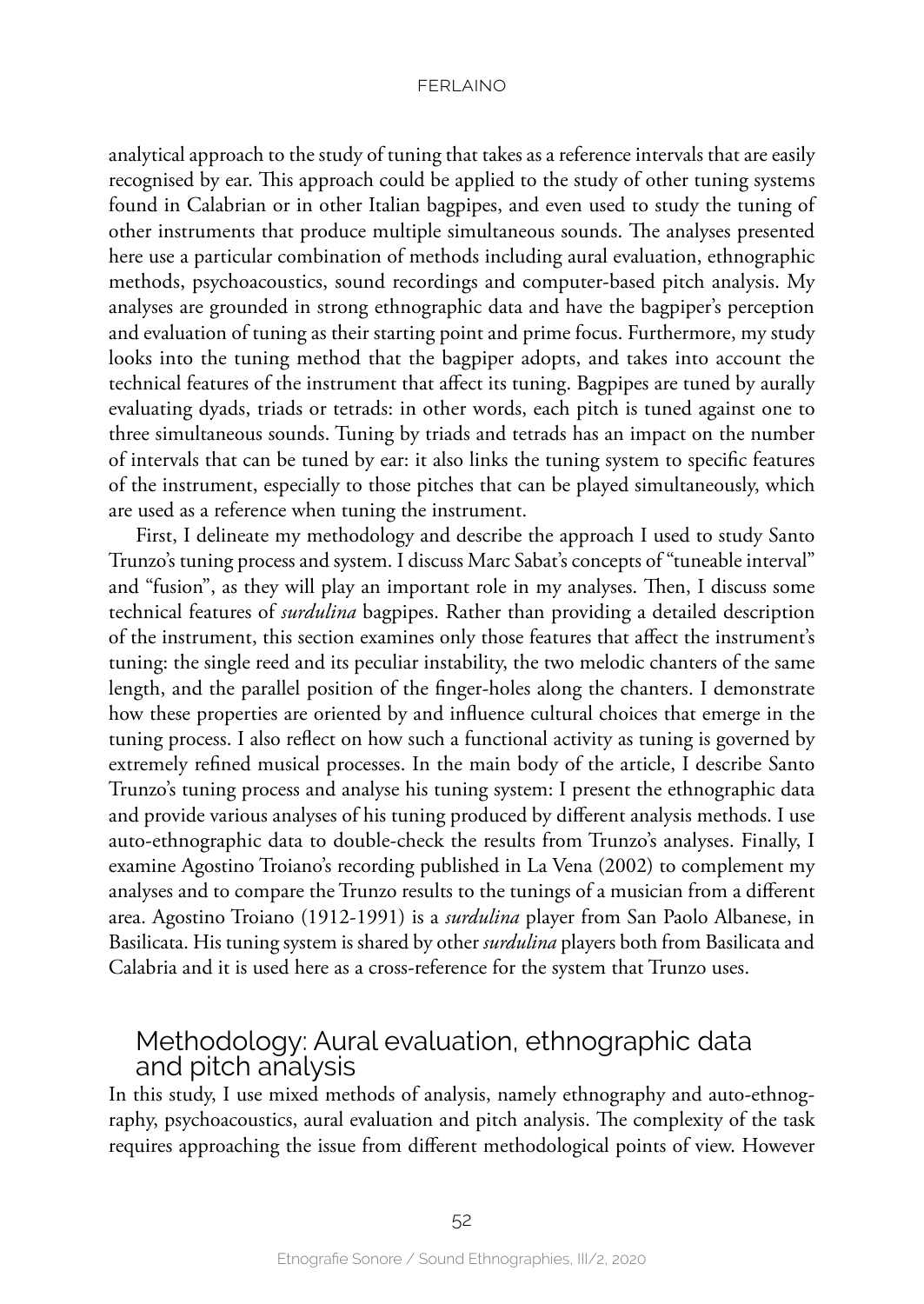useful and in most cases accurate, computer-based analysis tends to lose accuracy when dealing with an instrument, such as the *surdulina*, that produces many simultaneous sounds that are close to each other and contained within an octave. Besides, pitch and spectral analysis only focuses on the physical aspects of sound and intervals and neglects the importance of how they are perceived. The machine cannot grasp the effects that sound produces within the ear and in the mind of the listener: it ignores the bodily implications and the perceptive effects of the diverse qualities of intervals. Perception plays a major role in discriminating the amplitude of intervals, especially when the ear and mind of the listener are dealing with the perception of simultaneous sounds (harmonic intervals). Simultaneous sounds trigger particular physical and perceptive responses, such as otoacoustic emissions, addition or subtraction tones, and – most importantly for the purpose of this study – the interval's perceived periodicity. The latter is especially important when tuning an instrument by ear and, as I will demonstrate, it appears to act as a reference for the bagpiper during the tuning process.

Giorgio Adamo (1996) recommends a dual approach to the study of pitch that takes into account both sound analysis and psychoacoustic models. He points out how, besides offering a more complete picture of the sound phenomena at hand, this approach makes it possible study an emic perspective of sound and music. Psychoacoustics studies sound in relation to the limits of human hearing, as well as the bodily and perceptive effects produced by sound (Fastl, Zwicker 2007). Drawing on psychoacoustic studies, Marc Sabat and Robin Hayward identify a series of intervals that they divide into three classes: «*tuneable* intervals which may be tuned precisely by ear; intervals which cannot be *directly* tuned but may be reached through a *finite series* of tuneable interval steps; and intervals which *cannot* be precisely tuned, even if they can be closely approximated by a trained listener» (Sabat, Hayward 2006: 1). Building on Helmholtz's (1954) work, Sabat and Hayward call a tuneable interval a "consonance" and an interval that cannot be precisely tuned a "dissonance". They note that:

tuneability is not proposed as an absolute property. It varies depending on the register, relative volume and timbre of the sounds, as well as on the experience of the listener. Nevertheless, it suggests a precise perceptual definition of consonance: namely, *a consonant interval is one which may be precisely tuned by ear*. (*Ibidem*: 3)

They also

distinguish tuneable intervals from intervals which may played by memorising their sound and approximating their size. There are many ratios which familiar usage allows us to play with acceptable accuracy, but it is not possible to say *from their sound alone* when they are exactly centred. (*Ibidem*)

Intervals that can be precisely tuned by ear produce particular perceptive effects, the most important of which is fusion. Fusion is the "perceptible periodicity" of a harmonic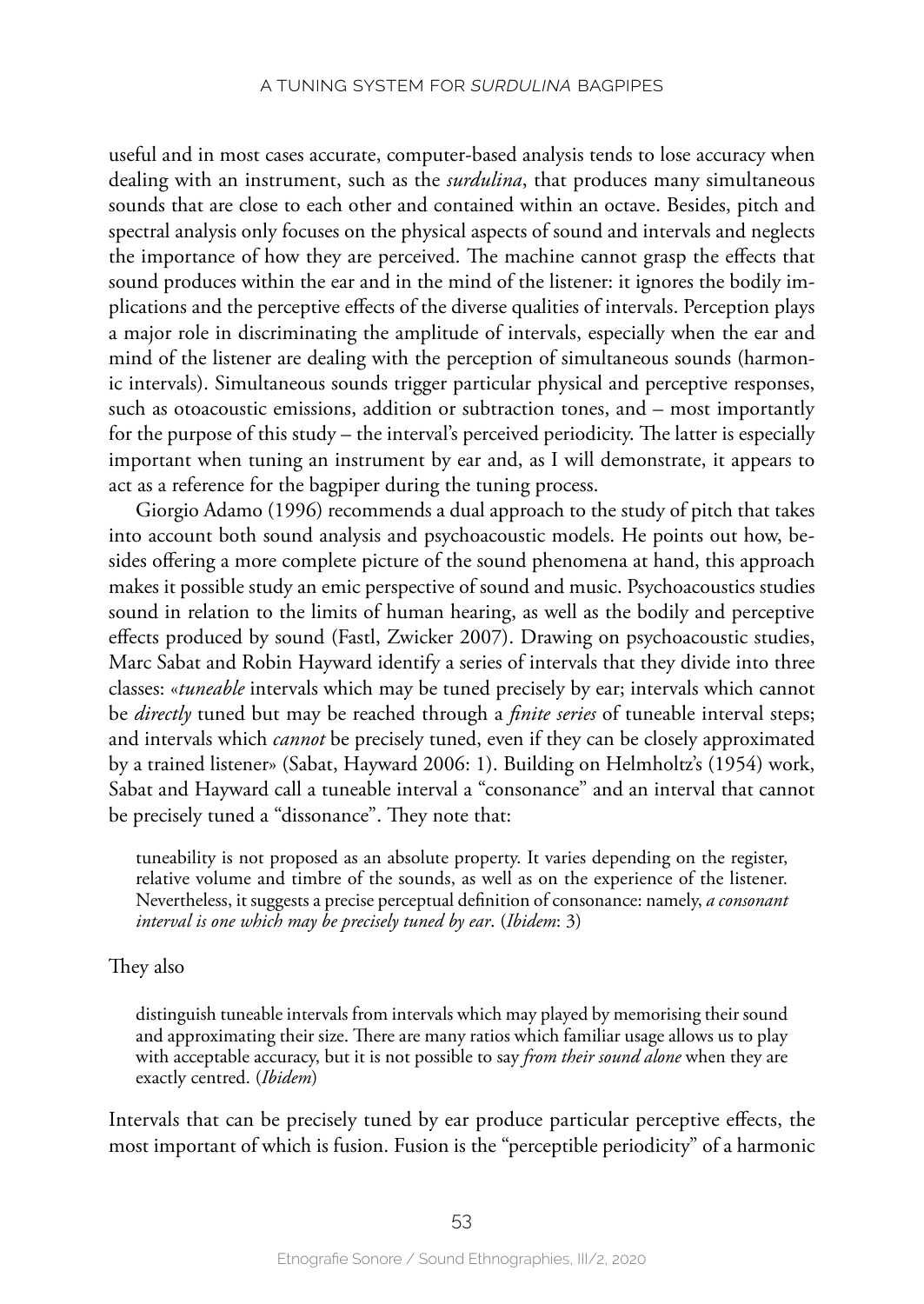interval, the point at which beatings are no longer heard and the interval is perceived as a focused unity.

Consider two pitches, melodically close to each other, sounding simultaneously. As they approach unison, we perceive amplitude modulation or beating which gradually slows down. At a certain point, this beating is replaced by a phenomenon of spectral fusion (perceptible periodicity), which may be likened to a focussing of the sound of the interval 1/1. (*Ibidem*)

Fusion is a characteristic of tuneable intervals with smaller harmonic ratios, and, because it is an inherent perceptive effect, is fundamental to my analyses.

Marc Sabat's empirical experimentations give a clear idea of the kind of intervals that can be perfectly tuned by ear, leaving others to approximations. As psychoacoustics attempts to understand sound from the standpoint of the perceiver, it could be easily inferred that the three categories of intervals Sabat proposes may apply to bagpipers as well. Bagpipers' ears are highly specialised in recognising the characteristics and qualities of the intervals on their bagpipes. Therefore, they must rely on a process of evaluation that takes into account the perceived periodicity of some harmonic intervals, even if to depart from it. When tuning their instruments, bagpipers rely only on their ear: they use no tools or external reference. They attempt to match the instrument's tuning to an image of sound that has been internalised throughout their training and perfected during a lifetime of practice. This method grants the ear a primacy that needs to be accounted for when attempting to grasp the way bagpipers achieve their desired tuning. True to the bagpipers' aural approach, I have adopted aural evaluation as my primary method of analysis. To do so, I had to train my ear to recognise the different qualities of harmonic intervals: I did so during a semester I spent researching with Marc Sabat in Berlin.

Being focused on the bagpiper's approach to tuning, this study uses abundant ethnographic data I collected throughout years of proximity to Santo Trunzo. I interviewed Santo Trunzo on many occasions and observed innumerable tuning sessions. He guided my training as a bagpiper and was a constant reference in my research. The recordings used in this article were taken on 24<sup>th</sup> August 2019. On that occasion, I asked him to show and explain his tuning process as if I were a novice. He did so by using a small *conflentana* bagpipe: the chanters are 30 cm long and the instrument's tone-centre is around B2. It is the smallest model that Erminio Mastroianni, bagpipe-maker from Nocera Terinese, builds.

As I am a member of the Calabrian community of folk musicians, auto-ethnographic methods (Ellis *et al.* 2011) will support the analysis both of relevant cultural artefacts and the information collected through interviewing cultural members. I started playing bagpipes in my late teens by following Santo Trunzo (among other bagpipers in the area) and learning in the traditional way, by imitation. In our meetings, Santo dwelled mainly on the process of *'ncannare –* making the reeds and matching them to the instrument – and on tuning the instrument. Less attention was paid to the repertoire, given that I was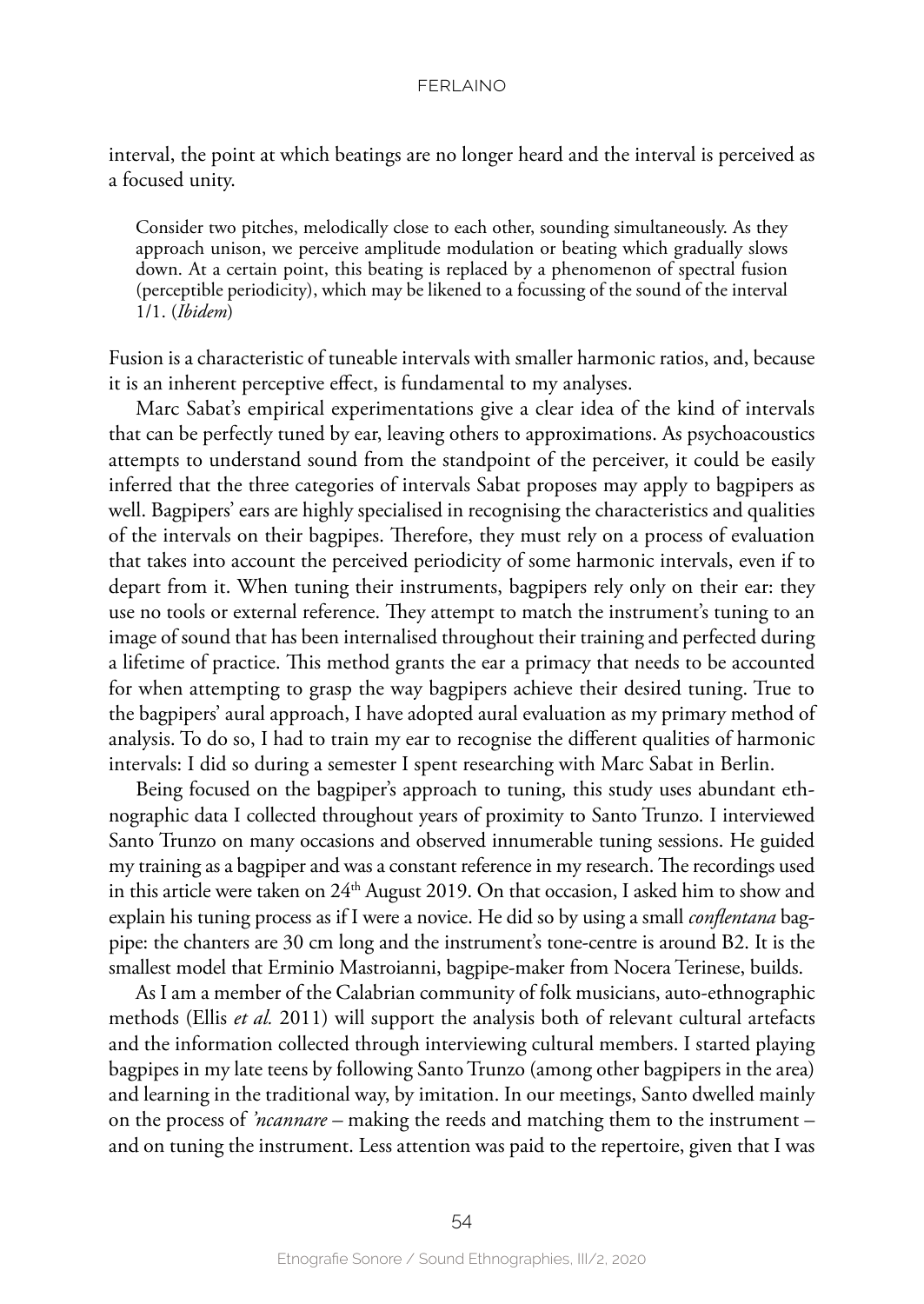to learn it by imitation. I learnt to tune my bagpipes to the same tuning system that Santo Trunzo uses for his. Being trusted to tune his instrument confirms that I internalised his system. Bagpipers rarely allow other musicians to alter the tuning of their instrument: when pipers allow somebody to play their instrument, a usual warning is "not to mess with the tuning". My training in intonation with Santo Trunzo and Marc Sabat guided the analyses of tuning I conducted in this research. For these reasons, my methodology relies also on my personal experience, practice and skills as a bagpipe player which will support the analyses discussed in this article.

An aural evaluation of the intervals lies at the core of my analyses: first I try to identify the quality of the intervals by ear, listening to Santo Trunzo's bagpipes (both live and recorded). Afterwards, I recreate the intervals using sound generating software. I match the electronic sounds to the recordings and double-check the frequencies and their ratios. For this task, I use the 31-Limit Helmholtz*-*Ellis Calculator, «an accidentals and ratios to cents additive synth for microtonal MIDI playback» developed in Max MSP by Marc Sabat.2 This tool allows custom pitches to be assigned to every key of a virtual or physical midi keyboard. These pitches can be assigned pre-set deviations – such as syntonic comma, Pythagorean comma, etc. – as well as custom assignments: the latter are calculated either as deviations in cents from the corresponding tempered pitch or by directly assigning a desired frequency to a specific key of the keyboard. Using this software, I can check the frequency ratios when the intervals produced with the Calculator match the recordings. Through the Calculator, I can also recreate what I deem to be a good tuning for my bagpipes by shifting the generated sounds up and down. This also allows me to check the frequency ratios of my desired tuning and match them to the outcomes of the analyses conducted on the recordings. At the end of this aurally guided process, I use computer-based spectral and pitch analyses to triple-check my readings and provide an "objective" assessment. I conduct pitch analyses with Sonic Visualiser (Cannam et al. 2010), a software tool developed in the Centre for Digital Music at Queen Mary, University of London.3 Although this software is extremely reliable, the range of the bagpipes, contained within one octave, together with the simultaneous and uninterrupted sound production of the four pipes, produces a very rich spectrum that poses serious issues when using computer-based analysis. Nonetheless, the use of this software complements the aural analyses and reinforces my methodology.

My methodology is strongly influenced by my practice as a musician, both as a traditionally trained bagpiper and a western trained musician and composer. I work at the intersection of ethnographic and artistic practice (Stella 2009) and the cross-disciplinary approach I used provides valuable contributions to the field of ethnomusicology in unex-

<sup>&</sup>lt;sup>2</sup> The software is freely available from Marc Sabat's website:  $\langle$ www.marcsabat.com>. 3 As reported on the Sonic Visualiser's website, «the software is designed for musicologists, archivists, signal-processing researchers, and anyone else looking for a friendly way to look at what lies inside the audio file». This software is freely available at <<u>https://www.sonicvisualiser.org</u>/>.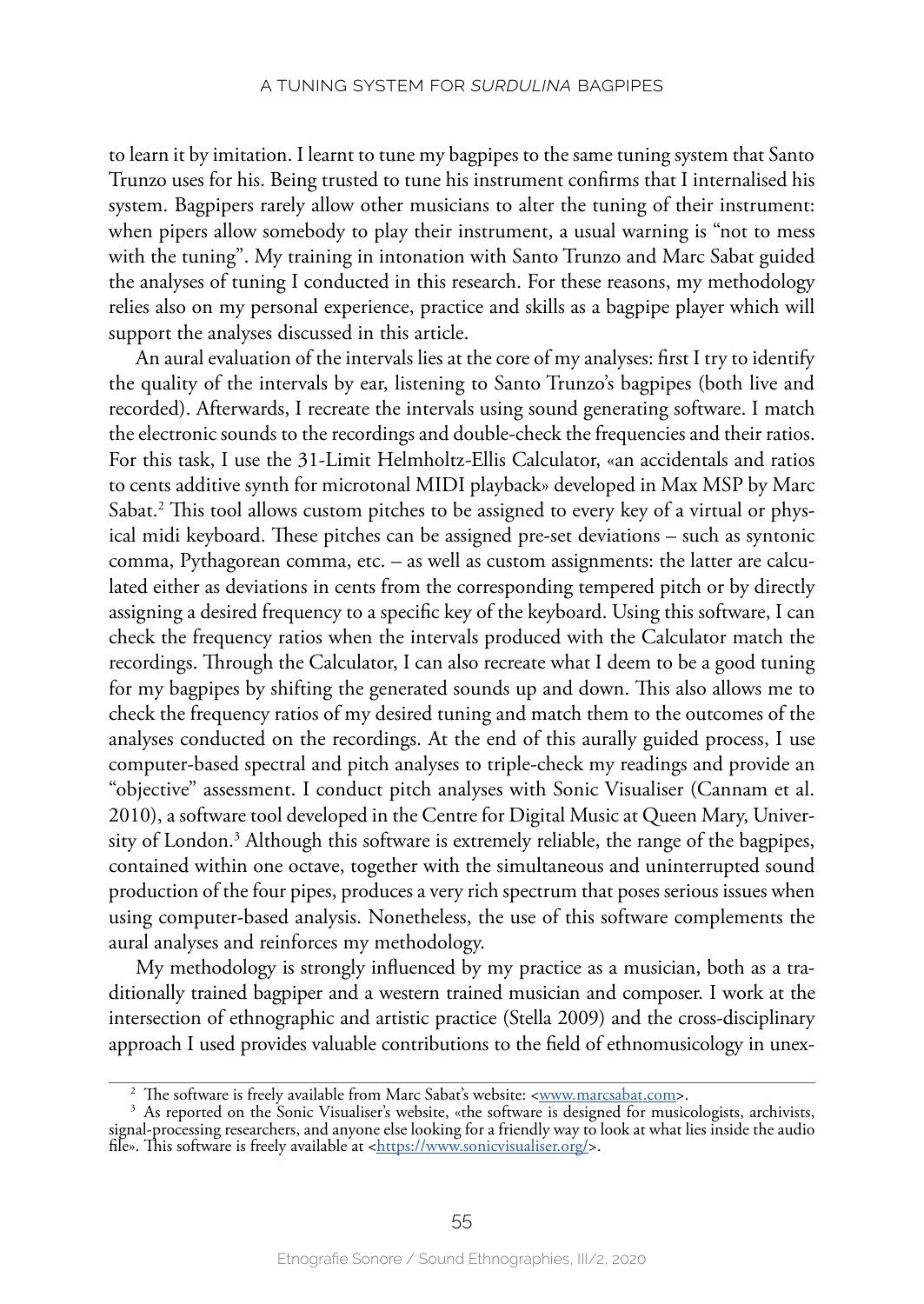pected ways. Working at the intersection of ethnographic and artistic practice is proving particularly fruitful as it offers new opportunities to communicate ethnographic research with the public (Scaldaferri 2016; 2017). In addition, working with what Clifford Geertz calls "blurred genres" allows researchers to explore new forms of representation of the phenomena at hand, thus offering unprecedented opportunities for a better understanding (Geertz 1983). My analyses of bagpipe's tuning started when the I encountered the music of James Tenney and in particular his string quartet in just intonation *Koan* (1984). In the ever-shifting harmonies of this fantastic piece, I could hear some of the qualities of intervals with which I was familiar from my bagpipes. The encounter with *Koan* opened a new area of artistic investigation that brought me to Berlin to study intonation and just intonation composition with Marc Sabat, who had been a pupil of James Tenney's. These studies led to the analyses presented in this paper and eventually informed my composition of two string quartets that explore the tuning process and system of the *surdulina* bagpipes. These pieces explore an unrationalised harmonic space that is slowly pushed towards rationalisation, much like the way bagpipers correct the tuning of their instrument towards what they deem correct. For my study of tuning, the special intersections of ethnographic studies and composition proved particularly fruitful. The analyses benefited from compositional resources such as Sabat's studies, which are primarily intended for contemporary music practice. The analyses, in return, informed the creation of contemporary music, as they were primarily driven by creative needs. These intersections proved valuable for ethnomusicology and composition in respect of the specific idiosyncrasies of both disciplines, and hopefully contributed to providing new insights in the study of tuning.

# The instrument and the acoustical properties of the single reed

Before dwelling on the analysis of the tuning system, I discuss some aspects of the bagpipes that play a major role in its tuning. Here, I provide a brief description of the *surdulina*, to give a basic introduction to readers who have never encountered this instrument. For those who wish to know more about Italian bagpipes, and the *surdulina* in particular, there is a vast and thorough literature , although this is mostly accessible to Italian readers.4 This and the following sections focus especially on features that in one way or another influence the tuning of the instrument: from structural features, such as the single reed and the chanters of the same length, to cultural processes directly involved in the tuning process.

The *surdulina*, found in central to northern Calabria and the southern part of Basilicata, is a single-reed instrument whose chanters have cylindrical bores. The instrument is

<sup>4</sup> For a detailed examination of this instrument, see for instance (Guizzi, Leydi 1980, 1985; La Vena 1986, 2002, 2003, 2005; Guizzi 2002)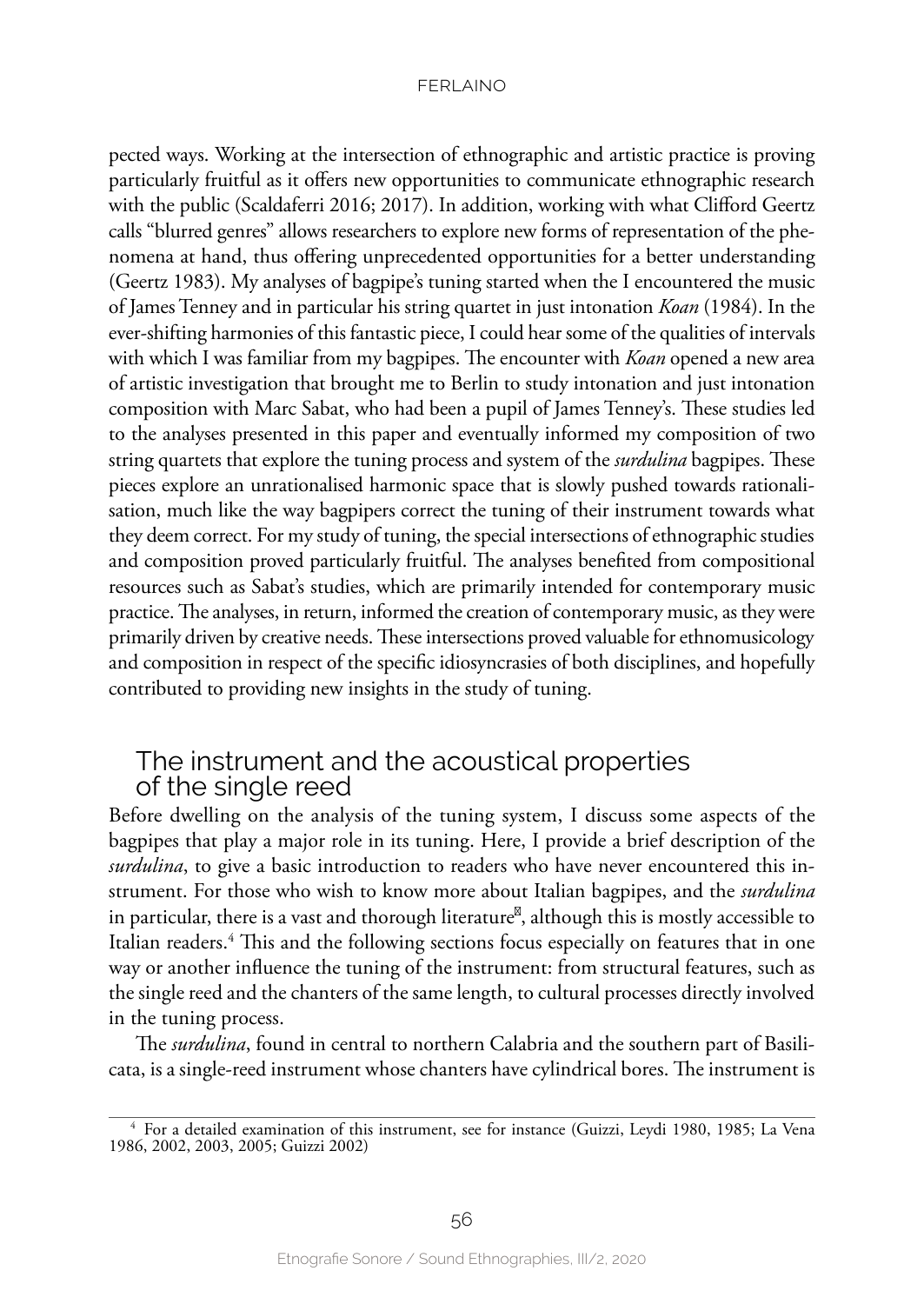composed of two melodic chanters of the same length, and two drones (sometimes three). Each of the four (rarely five) pipes mounts a single and idioglot reed which is cut from top to bottom out of a piece of cane Arundo Donax (L). *Surduline* are characterised by the occlusion of the left-hand chanter at the distal end (the end furthest away from the body): this feature allows the piper to interrupt the sound when closing the chanter's four finger-holes. The performing technique alternates the closed holes with fingered positions, thus allowing the pipers to play staccato and rests. There are four morphological variants of the instrument, found in corresponding geographic areas and classified as follows: *surdulina di I tipo* (of the 1st kind)*, surdulina di II tipo* (of the 2nd kind), *conflentana* and *stifetta* (La Vena 1986). Despite the morphological and acoustical differences among the four types (see, for instance, La Vena 1986, 2002, 2003, 2005), all variants produce a similar scalar system which is contained within one octave: see Figure 1.





The right chanter has four finger-holes plus one or two tuning holes (depending on the instrument's dimensions and type); the left chanter has four finger-holes. In the smaller versions of these bagpipes (such as surduline di I and II tipo), the holes are placed perfectly parallel, from top to bottom, along the two chanters. In bigger instruments such as the *conflentana*, the left chanter's finger-holes are shifted down by one or two holes depending on the dimensions of the pipes. Figure 2 shows a *surdulina* di II tipo and the parallel position of its finger-holes.



FIGURE 2. *Surdulina* of the 2nd type and parallel position of the finger-holes.

The most important features for the purpose of this study are the single reed, the two chanters of the same length and the parallel position of the finger-holes along the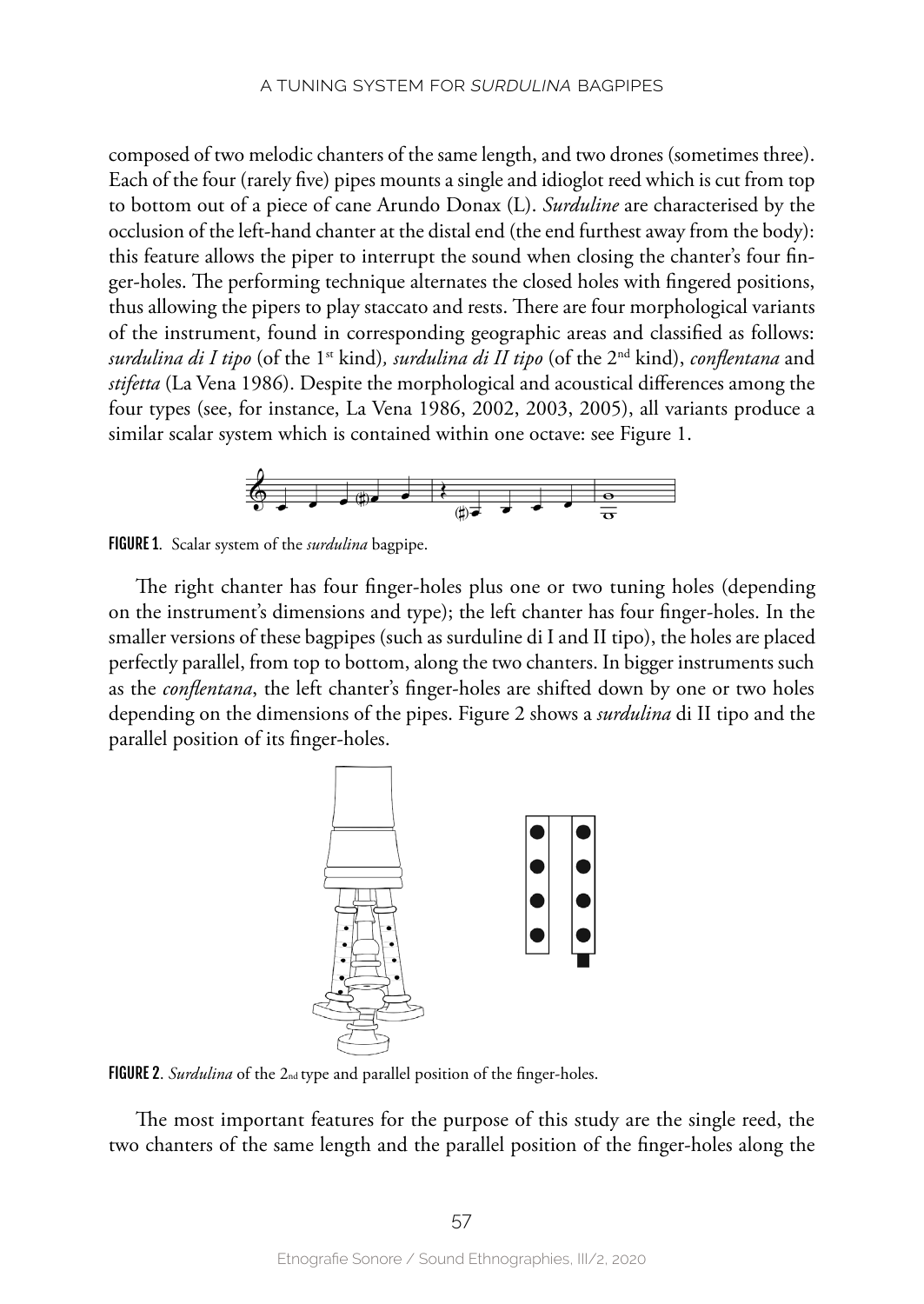two chanters. These features are intertwined and co-dependent. The single reed allows considerable control over the acoustic properties of a sounding pipe. This device allows the piper to shift the tone-centre of a pipe up or down, thus making it possible for two pipes of the same length and with parallel finger-holes to produce different pitches. In a reed instrument, sound is produced by the cyclical interruption of the airstream passing through the lamella. The air passes through and creates a pressure differential that pushes the lamella down and closes the reed. The sound wave travels to the distal end of the pipe and flows back to open the reed once again. New air then enters, and a new interruptive cycle is started. Single reeds allow a great variability of the duration of their interruptive cycle: the phase in which the airflow goes through the reed (which depends mainly on the reed's characteristics) can be slowed down in various ways, the simplest of which is by making the lamella heavier by applying some beeswax on it (La Vena 2005). Another way to make the lamella heavier is to cut it longer, although this also weakens the elasticity of the fibres, resulting in a less responsive reed. The morphology of the *surdulina*, with their two melodic chanters of the same length and the parallel position of the finger-holes along the two chanters, entirely relies on this characteristic of the single reed. When preparing the reeds for their instrument (pipers use the term *'ncannare*, literally "to put the cane"), pipers choose their reeds and manipulate them so that the bagpipes can produce the desired sets of pitches and be properly tuned. This preliminary operation is fundamental to identify the desired tone-centre and sound quality of the instrument, and lays the ground for the actual tuning process.

Even after the instrument has been properly tuned, adjustments are required. Temperature and humidity have a decisive effect on the tuning of the instrument, which has to be perfected at the beginning of each performance. Humidity infiltrates the reed's fibres, making the lamella heavier; temperature influences the airspeed in the pipes, affecting the pitches they produce. The instrument needs to be warmed up for a certain time before it can properly and steadily play in tune. *'Ncannare* and tuning the bagpipes are time-consuming tasks that involve specialised knowledge as well as highly developed practical and aural skills that are normally acquired by the experienced piper through a long empirical training period. These skills are often acquired through the use of propaedeutic instruments such as the cane double clarinet, a simple instrument that pipers make themselves, which reproduces the physics, acoustics and fingering of the bagpipes on a small scale (La Vena 2009).

The process of manipulating the acoustic properties of a sounding pipe is structural to all the single-reed bagpipes in Calabria although it is particularly evident in the surduline of the 1<sup>st</sup> and  $2<sup>nd</sup>$  kind. In these instruments the finger-holes of the two chanters are perfectly parallel from top to bottom: two parallel holes on the right and left chanters produce sounds that are a fourth apart. It is also a key feature of bigger instruments, such as the *conflentana*, where parallel finger-holes produce sounds that are a third or a second apart, depending on the dimensions of the instrument. Forcing the tuning is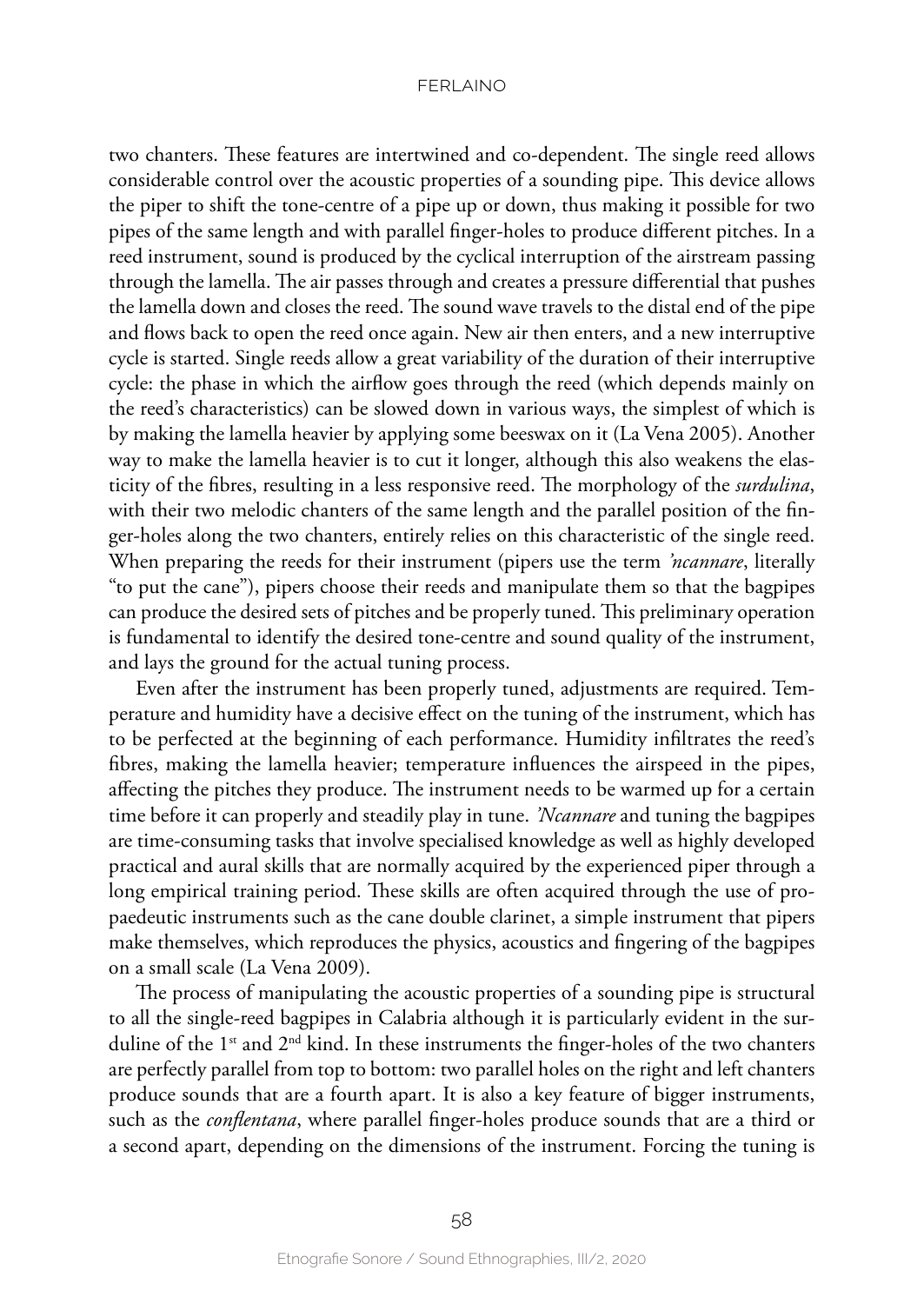also observable in other bagpipes featuring chanters of the same length, such as the *zampogna a paro*, and plays an important role in the left chanter of the *zampogna a moderna*, allowing it to reproduce the scalar system of the *zampogna a chiave* without recurring to the fifth-finger key.

# The cultural component of the tuning process

Manipulating the tone-centre of a sounding pipe is not done because of a lack of understanding of the acoustical properties of a reed instrument, nor as a consequence of the rudimentary technology used in the construction process. Bagpipers and pipe-makers are well aware of the acoustic properties of their instruments and of the materials at hand. They know that a low tone-centre can be easily achieved by using longer pipes. In the *surdulina*, instead, that goal is sought regardless of the dimensions of the instrument. It appears that pipers force the tone-centre of their instruments as part of a clear aesthetic and cultural choice, made possible by a profound understanding of the acoustics of a sounding pipe. The cultural component of tuning lies, therefore, in the very morphology of the instrument, in the adoption of chanters of the same length. Cultural choices concerning tuning emerge also in the choice of the instrument's tone-centre and in the tuning process. The tone-centre is not forced only in the left chanter in order to make it sound lower than the right despite having the same length. The process described above is applied to the entire instrument: the right chanter's tone-centre is often forced up or down in the first place, thus shifting the tuning of the whole instrument.<sup>5</sup>

As mentioned in the preceding section, *'ncannare* involves a highly specialised understanding of the acoustical properties of the instrument and of the materials used. Tuning the instrument too involves very refined technical expertise as well as sophisticated aural and musical skills. However, despite being considered neither a musical activity per se nor part of a performance, tuning is more than simply a functional activity. It is an essential part of the piper's musical resources; a culturally defined process that reveals extremely refined aesthetic choices. Manipulating the tone-centre of a sounding pipe allows a culturally and personally oriented idea of sound to emerge. It is in fact possible to identify geographical areas, or individual players, oriented towards a low or a high tone-centre. In the *conflentana* region, for instance, it is common to find instruments whose acoustical properties are drastically forced through the methods described earlier. Vincenzo La Vena describes short instruments that are tuned to a much lower tone-centre than longer ones: for instance, Natale Rotella's *conflentana* bagpipe, whose chanters are 34cm long, is tuned in  $D\sharp 2$ , much lower than conflentane with chanter length between 40 and 50 cm and whose tone-centres range between F#2 and A#2 (La Vena 2005: 142). Similarly, La

<sup>5</sup> Bagpipers refer to this shift as *accordatura fina* (high tuning) or *accordatura grossa* (low tuning) depending whether the tone-centre is shifted up or down (La Vena 2003: 10).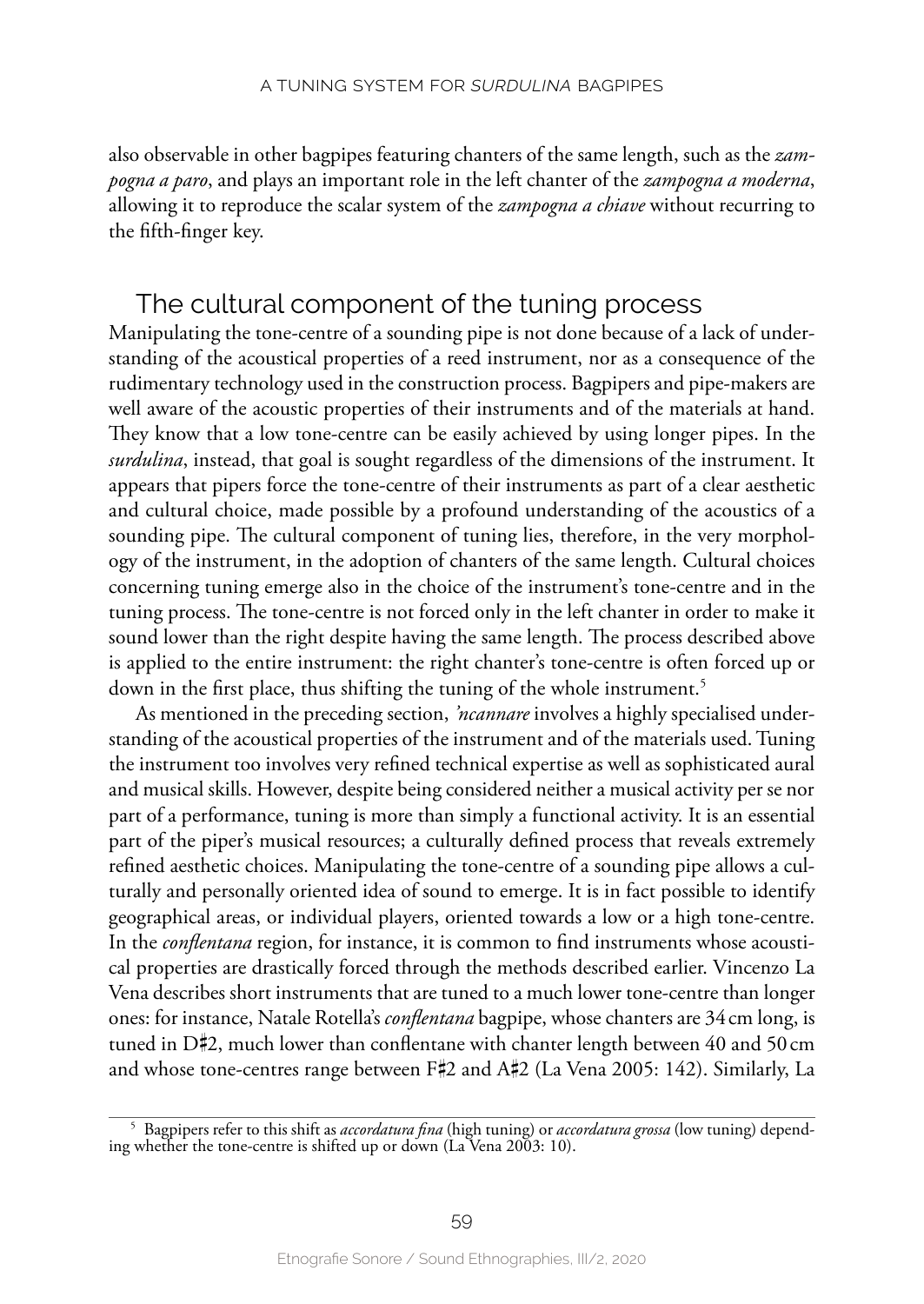Vena identifies the opposite process in other *surdulina* regions, where the instruments' tone-centres are forced to produce higher pitches.

Tuning the instruments to a much lower tone-centre than the bagpipes' "natural" one without resorting to longer pipes reveals an approach to materials and technology that goes beyond mere functionality. Materials and acoustics are forced by a culturally informed process in the search for an equally culturally informed idea of sound. The pipers look for a specific timbre and a particular balance among the sounds produced by the instrument that are not achievable by building longer instruments. In fact, lowering the ideal tone-centre affects the tuning of the finger-holes, which must be narrowed progressively towards the distal end of the pipe with beeswax. Narrowing the diameter of the finger-holes lowers the pitch produced but also reduces the amount of air that escapes through them, resulting in quieter sounds. As a consequence, the higher notes of the bagpipe play louder while the lower ones are progressively fainter. The repertoire played on these instruments revolves around this peculiar (im-)balance in the acoustics of the instrument (Ferlaino 2017), revealing once more the cultural component of such features.

The procedures adopted for tuning the bagpipes are also informed by cultural factors. Differences in the tuning process emerge according to geographical area. Tuning is achieved through aural evaluation of the harmonic relationships between the pitches produced by the instrument. Pipers tune their instrument through dyads, triads and tetrads. My observations brought to light geographically defined differences in the choice of these intervallic relationships. For example, in the two defining areas of the *conflentana* and the *surdulina* of the 2<sup>nd</sup> kind, the starting point and constant reference throughout the whole tuning process are, respectively, the higher and lower drone. It is common for pipers belonging to the area of the *conflentana* to mute the lower drone and adopt the higher drone as a reference for fine tuning. The opposite is common to the area of the *surdulina* of the 2<sup>nd</sup> kind. Thus, it appears that tuning is not merely a functional activity for getting the instrument ready to play. Tuning is, instead, a highly specialised, standardised and culturally defined process that requires refined musical skills. As such, it can be studied almost as a repertoire in its own right. Considering the high level of organisation and the outstanding aural skills involved, it appears evident that tuning the bagpipes requires very sophisticated musical abilities that only expert bagpipers possess. It is in fact common to find bagpipers who are able to play the instrument but do not possess the ability required by *'ncannare* and are unable to fine-tune their instruments.<sup>6</sup>

A final consideration regards the importance of a perfectly tuned instrument for the accomplished bagpiper. The instrument needs to be played for a certain time before it can properly and steadily play in tune. This is a time-consuming task and an integral part of the piper's repertoire. Many bagpipers refuse to play music until they are completely

<sup>6</sup> Less expert bagpipers often turn to experts to have their instrument prepared and tuned.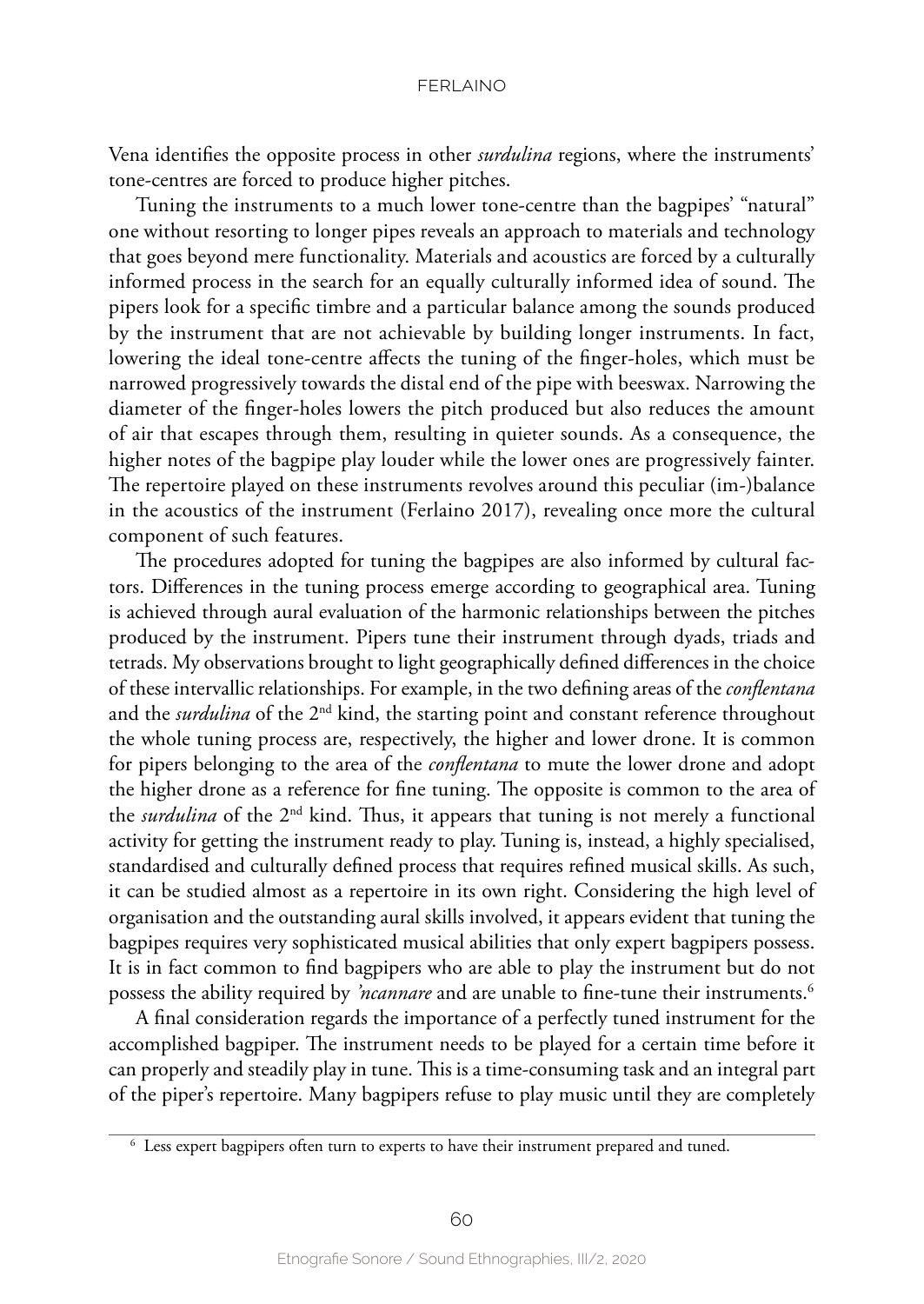# a tuning system for *surdulina* bagpipes



Low Drone: D2 (plays the lower octave of D1)

FIGURE 3. Labels of the fingerings used in the analyses.

satisfied with the tuning of their instruments. This could also mean making the dancers wait for minutes – sometimes over half an hour – until the piper is completely satisfied and ready to play.

# Case studies: Tuning process and analysis

In the preceding sections, I discussed the cultural and technical factors that play a role in tuning the bagpipes. In this section, I describe the tuning process that Santo Trunzo adopts for his bagpipes, and I analyse his tuning. I analyse my own tuning and cross check the results with the analyses of a recording of Agostino Troiano.

Figure 3 shows a schematic overview of the fingerings along the two chanters and the pitches produced by a hypothetical *surdulina* with tone-centre in C. Each pipe and each fingered position is labelled – specified with letters and numbers at the bottom of the image. I will refer to these labels during my analyses: R0 is the highest pitch produced by opening all the finger-holes of the right chanter; R1 is the pitch produced by closing the top finger-hole on the right chanter and so on. D1 and D2 refer to the pitches produced by the drones (Fig. 3).

The tuning process starts with matching D1, R0 and D2. In the recordings I took on  $24<sup>th</sup>$  August 2019, Santo Trunzo begins by matching R0 with D2, which are an octave apart. He then tunes D1, which plays in unison with R0. On other occasions, I observed Santo matching the unison D1/R0 first, before tuning D2. Either way, the two drones and the open right chanter are matched first. R0 is the reference tone for the instrument's tuning; its pitch is chosen when putting new reeds to the bagpipes. D1 and D2 have a telescopic section that allows the piper to shift their pitch up and down to match R0. Once these three sounds are perfectly tuned and produce no beatings, they become the reference tone for tuning the finger-holes of the entire instrument.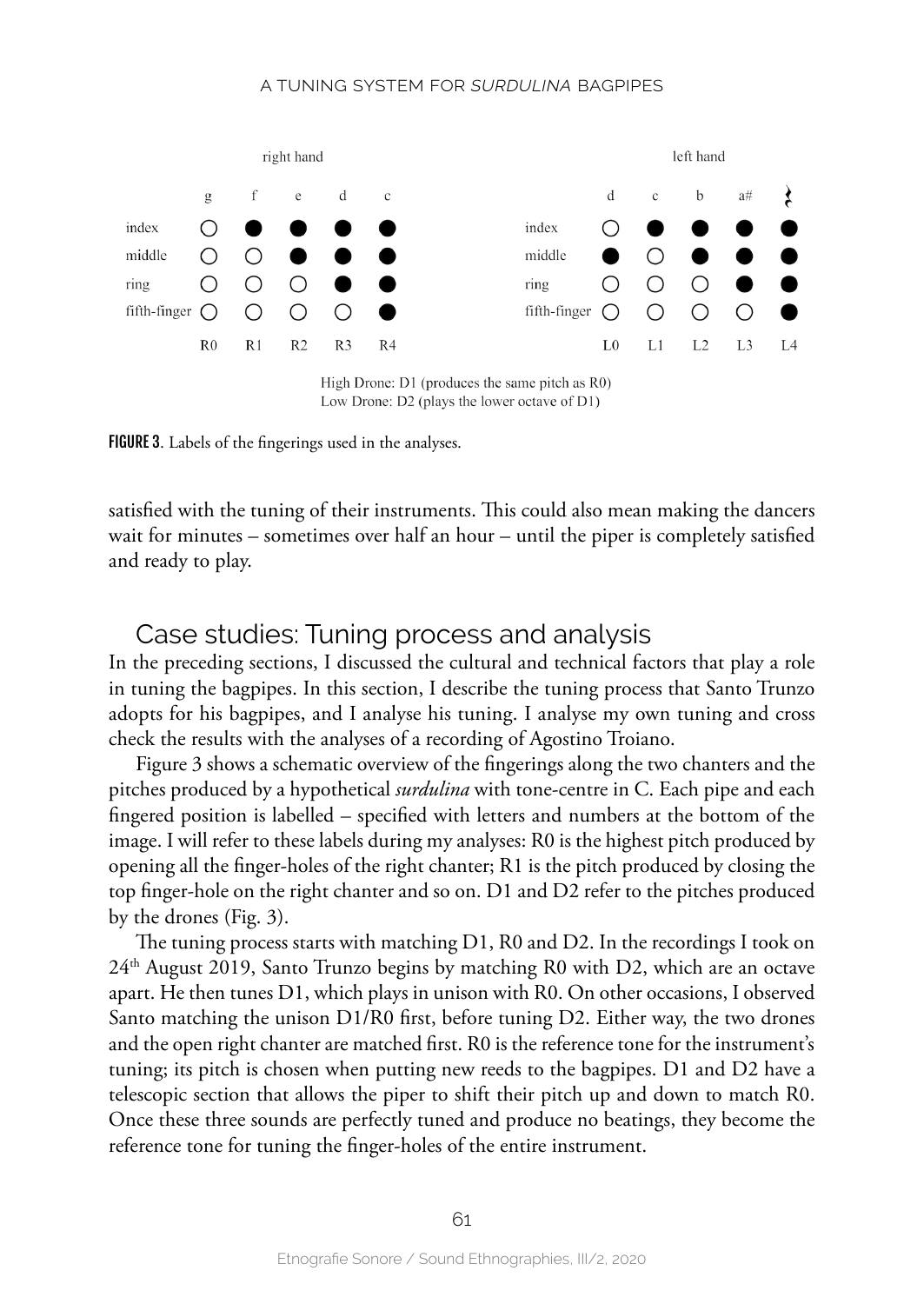Having tuned the reference tones, Santo Trunzo moves on to fine tuning those finger-holes of the right chanter that produce intervals of fifths and fourths with the lower drone: R3 and R4. Then he tunes the corresponding pitches on the left chanter, L0 and L1, which produce the same pitches as R<sub>3</sub> and R<sub>4</sub> respectively. Bagpipers assess the corrections to be made by sliding the finger across the finger-hole: the partial and progressive closing of the hole results in a glissando that allows the bagpiper to estimate of the amount of wax that has to be inserted in the finger-hole to bring it to the desired tuning. When a finger-hole is too narrow, and thus its sound is too low, the corrections are assessed by progressively opening the finger-hole immediately above it, to assess the amount of wax that needs to be taken out. The next finger-hole that Santo tunes is R2. He evaluates this pitch against the drones and then double checks it with the tetrad D1/R2/L1/D2. L2 is tuned next; Santo evaluates the tuning of this finger-hole with the tetrad D1/R3/L2/D2. The last finger-hole that Santo tunes is R1: he evaluates the pitch of this finger-hole with the tetrad D1/R1/L0/D2.

Santo does not fine-tune L3, although he often puts some wax in the finger-hole in order to easily adjust the holes above – a small change to L3 produces a response on L2 and also on L1, though slightly less. The note produced by L3 is considered less harmonically significant in the *conflentana* region than in the regions of the *surdulina* of the 1st and 2nd type. Because of the very low tuning commonly found in the *conflentana*, the note that L3 produces is particularly faint and it is used mostly as an embellishment. In other areas, L3 has a much louder sound and it is given a harmonic-melodic function. Figure 4 summarises the sequences of fingerings that Santo uses to tune his instrument.

| D2/R0       | D1/R4/L1/D2 |
|-------------|-------------|
| D1/R0/D2    | D1/R2/D2    |
| D1/R3/D2    | D1/R2/L1/D2 |
| D1/R4/D2    | D1/R3/L2/D2 |
| D1/R3/L0/D2 |             |

FIGURE 4. Sequence of fingerings that Santo Trunzo uses to assess the tuning of his instrument.

The tuning of each pitch of the bagpipes is always achieved harmonically and never melodically. This process relies entirely on interactions between at least two, and up to four, sounds at the same time. Relations between two or more pitches can be expressed with frequency ratios. Marc Sabat notes that «there is a perceptual identity between intervals having the same *frequency ratio* because of the analogy between their composite vibration patterns and their composite spectral structures» (Sabat, Hayward 2006: 2). In other words, intervals with the same frequency ratio always produce the same perceptual effect, regardless of the specific pitches producing that interval. Marc Sabat also affirms that «when a sound exhibits a periodic or near-periodic pattern of vibrations, its spectral structure resembles a harmonic series, consisting of integer multiples of a fundamental frequency» (*ibidem*: 2). He also notes that «if a frequency ratio is represented by a ratio of natural numbers, the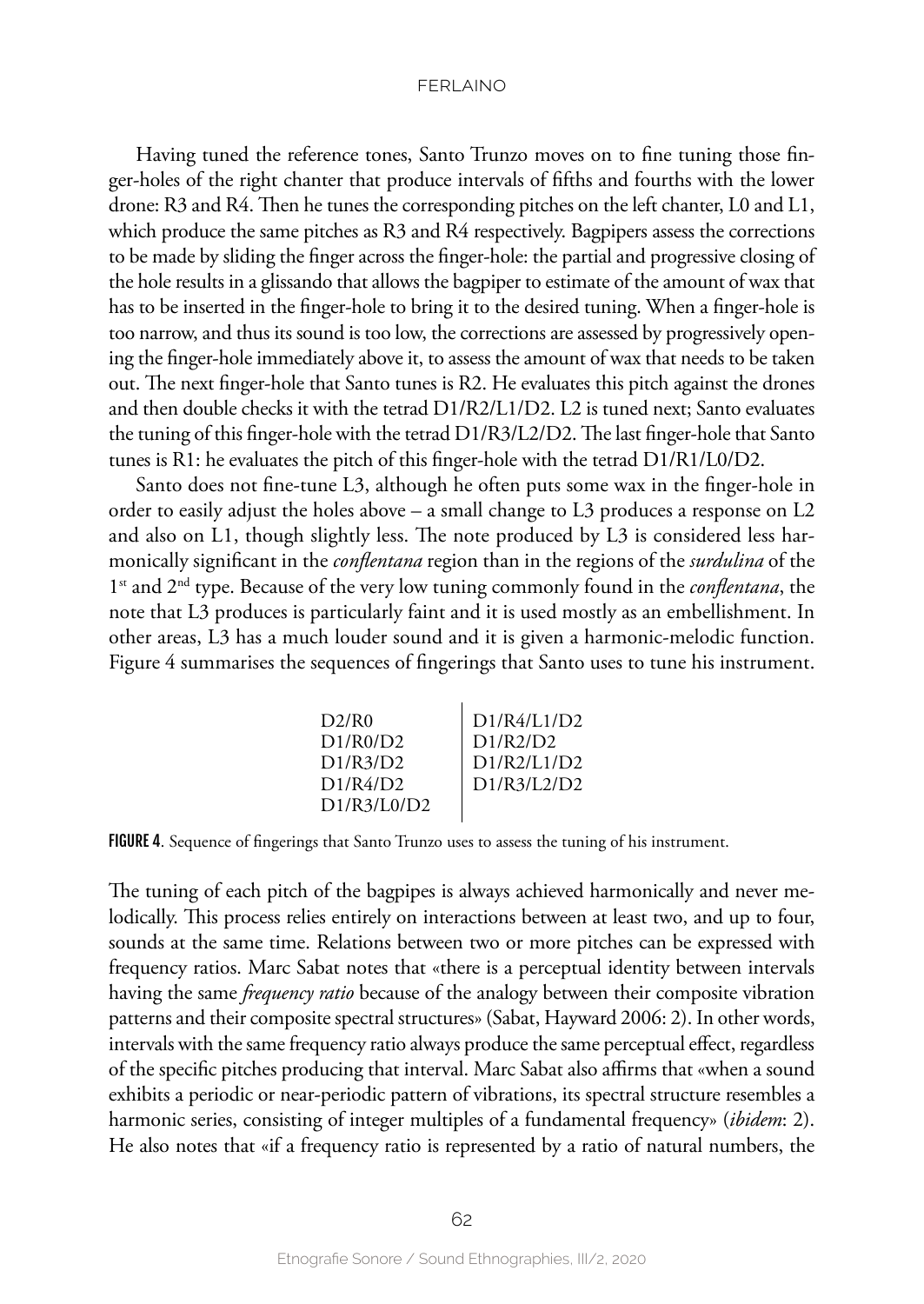composite sound is also harmonic and is called a *natural interval*» (*ibidem*)*.* These types of harmonic relations can be expressed through ratios of integer numbers, in which each number represents the position of the pitch on the harmonic series of a hypothetical common fundamental. For example, given two frequencies *f1*= 440Hz and *f2*= 550Hz, the interval *f2/f1* is expressed by the ratio 5/4. In this example *f2* can be regarded as the fifth harmonic of the fundamental  $f0=110\text{Hz}$ , and  $f1$  can be regarded as the fourth harmonic of the same fundamental, which would be the same tone two octaves higher. The relation 5/4 defines the natural major third interval. All the natural intervals that are found in the harmonic series can be expressed in this way. For example: 2/1 describe the octave; 3/2 the pure (Pythagorean) fifth; 4/3 the pure fourth (the inversion of a Pythagorean fifth) and so on. Ratios are also useful to express the different qualities of intervals, for instance different types of major third – such as 5/4 or 9/7 – or different types of minor third – such as 7/6 or 6/5. Ratios can also be used to describe the harmonic relations between more than two pitches by adding more factors to the fraction.

Santo affirms that a note is in tune when «you hear no more beatings» (*un vavulìe cchjù*) and the sound of the interval «becomes one» (*divente 'na cosa sula*). His words seem to recall Marc Sabat's concept of fusion with astounding precision. Marc Sabat and Robin Hayward (2006) define fusion as the «perceptible periodicity» of a harmonic interval, the point where beatings are no longer heard and the interval is perceived as a focused unity (Sabat, Hayward 2006). The authors also note that «any interval that may be determined by ear in a similar manner is called a *tuneable interval*» (*ibidem*: 3). Intervals that are tuneable by ear are called "consonances" and their frequency ratios are usually made up of smaller numbers. Santo Trunzo seems to possess empiric knowledge of fusion as he looks for this perceptive effect when tuning his instrument. As he looks for the fusion effect, Santo seems to rely on clearly recognisable intervals that are tuneable by ear – Marc Sabat's consonances. Thus, to understand Santo's tuning I must look into these types of harmonic relations.

I started my analysis of Santo's tuning system by aurally evaluating the quality of the intervals he uses. After tuning the unisons and octaves D1/L0/D2, Santo tunes the fifths so that this interval produces no beatings. In these intervals one can easily recognise the fusion effect of the natural harmonic fifth. Both D1/R3/D2 and D1/R4/D3 are tuned with Pythagorean fifths. The triad D1/R3/D2 produces a 4/3/2 interval; the triad D1/ R4/D2 a 6/4/3 interval. Because R3=L0 and R4=L1, the same ratios apply to D1/L0/ D2 and D1/L1/D2. To my ear, R2 sounding against the drones produces the fusion effect of the pure minor third 6/5. When Santo Trunzo tests it with the tetrad D1/R2/ L1/D2, the resulting sound is that of a 6/5/4/3 interval. R2 is then in a 5/4 relation – a pure major third – with R4 and L1, the tone-centre of the bagpipes. I perceive a similar fusion effect in the tuning of L2. The tetrad D1/R3/L2/D2 produces the effect of an 8/6/5/4 ratio, where R3 is at a Pythagorean fourth with D1 and L2 is a pure major third above D2. This tetrad is a harmonic major triad with the lower drone as a fundamental, which is also doubled an octave above. The last tone that Santo tunes is L1. To my ear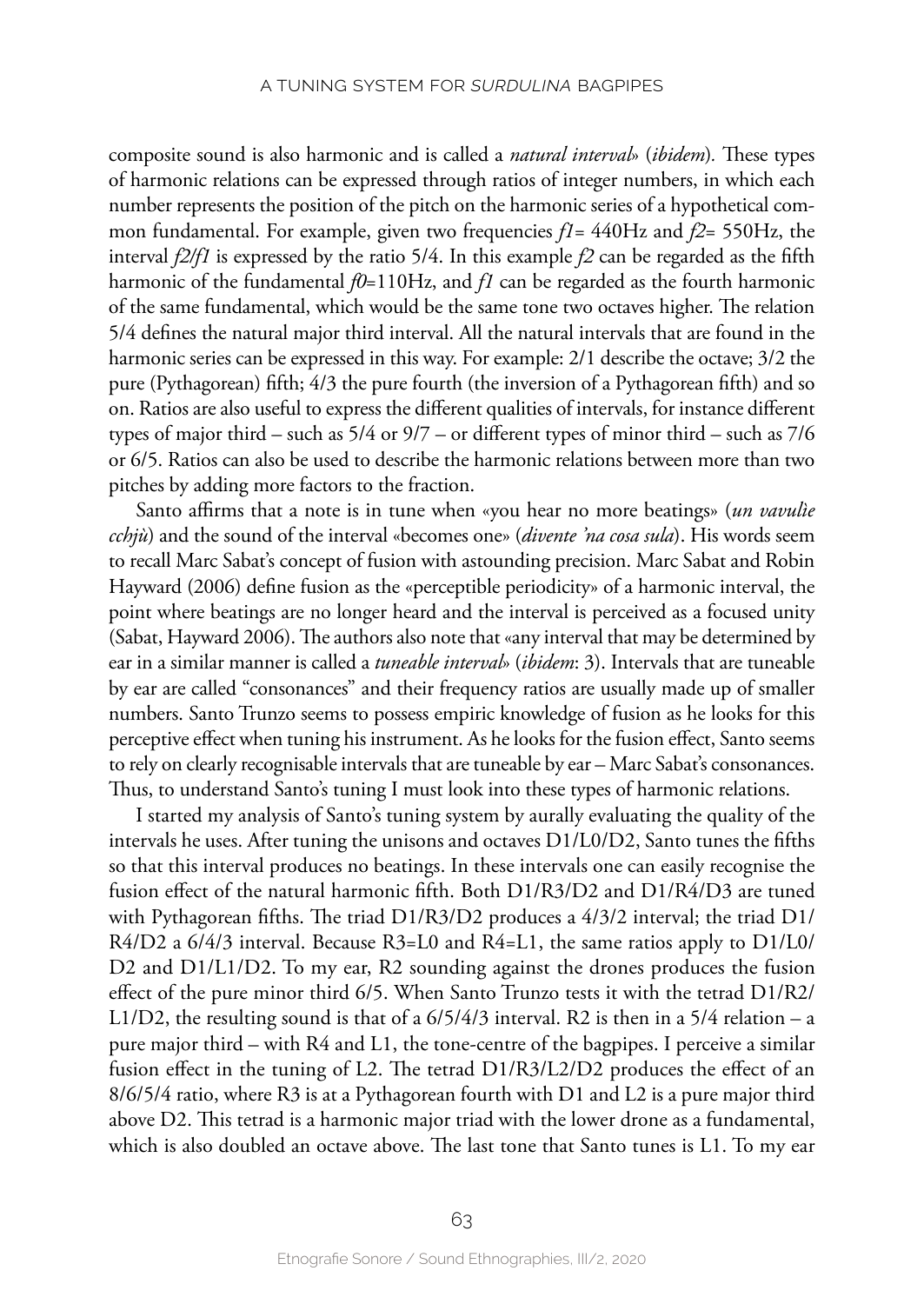the interval he seeks produces the effect of the septimal minor third. The tetrad D1/R1/ L0/D2 that he uses to assess the tuning results in an 8/7/6/4 ratio.

I verified my aural evaluations using the 31-Limit Helmholtz-Ellis Calculator. The Calculator allows custom pitches to be assigned to each key of a midi keyboard with extreme precision. This piece of software also allows harmonic intervals to be calculated by using preset interval deviations. It is possible to assign a pre-set deviation to a pitch to bring it precisely to the frequency of a chosen harmonic of a given fundamental: all the pre-set deviations are applied to Pythagorean fifths. To check my readings, I matched the sounds produced by Santo's bagpipe to those produced in the Calculator. However, there was a problem with Santo's recording. When a bagpipe has been inactive for a while in the torrid Calabrian summer temperature, as Santo's had been, the tone-centre changes as the instrument is being played. Changes in humidity produced by blowing into the instrument and changes in the air temperature within the pipes affect the general tuning of the bagpipes. Nevertheless, this did my analyses no harm, for two reasons. Santo tunes each pitch relationship separately and tells me when it is in tune. Thus, the tuning of each relationship is achieved regardless of the general pitch of the bagpipe changing over time. Furthermore, I can use the *kammertone* slider of the Calculator to slide all the pitches of the keyboard up or down without having to reassign new pitches to each key or recalibrate the calculated harmonic relations.

I tuned the C# and B keys to produce Pythagorean fifths above and below the *kammertone* F#. The sound produced by these two frequencies perfectly matches the quality of Santo's fifths. The frequencies obtained in this reading are: D1/R3 = 262,2095Hz / 271,6571Hz; D1/R4 = 360,09Hz / 240,06Hz. I then tuned the other pitches until the quality of the intervals produced by the Calculator perfectly matched Santo's tuning. For instance, the frequencies returned by D1/R2 are 359,4881Hz / 299,5734Hz, which results in 1,2000000667616017, a pretty close approximation to 1,2 (6/5). I repeated this procedure for all the tones that Santo Trunzo uses for fine tuning his bagpipes. [Audio](https://player.vimeo.com/video/668658899?h=3f1099815e) [examples 2-4](https://player.vimeo.com/video/668658899?h=3f1099815e) are comparisons of Santo Trunzo's tuning against the one reproduced in the 31-Limit Calculator (Audio example 2 shows the harmonic relation D1/R3/D2; Audio example 3 shows the relation D1/R2/L1/D2; Audio example 4 shows the relation D1/ R1/L0/D2. The intervals calculated with the 31-Limit Calculator matched the aural evaluations I had done previously: the analysis returned the same frequency ratios I had predicted. These are summarised in Figure 5:

| <b>Fingerings</b> | <b>Frequencies</b>                           | Ratios  |
|-------------------|----------------------------------------------|---------|
| D1/R3/D2          | 362, 2095 / 271, 6571 / 181, 1047            | 4/3/2   |
| D1/R4/D           | 360,09 / 240,06 / 180,045                    | 6/4/3   |
| D1/R2/L1/D2       | 363,9675 / 303,3062 / 242,645 / 181,9837     | 6/5/4/3 |
| D1/R3/L2/D2       | 361,2503 / 270,9399 / 225,7832 / 180,6266    | 8/6/5/4 |
| $D1/R1/I_0/D2$    | 359, 655 / 314, 6981 / 269, 7515 / 179, 8275 | 8/7/6/4 |

FIGURE 5. Results of the analysis of Santo Trunzo's bagpipe using 31-Limit Helmholtz-Ellis Calculator*.*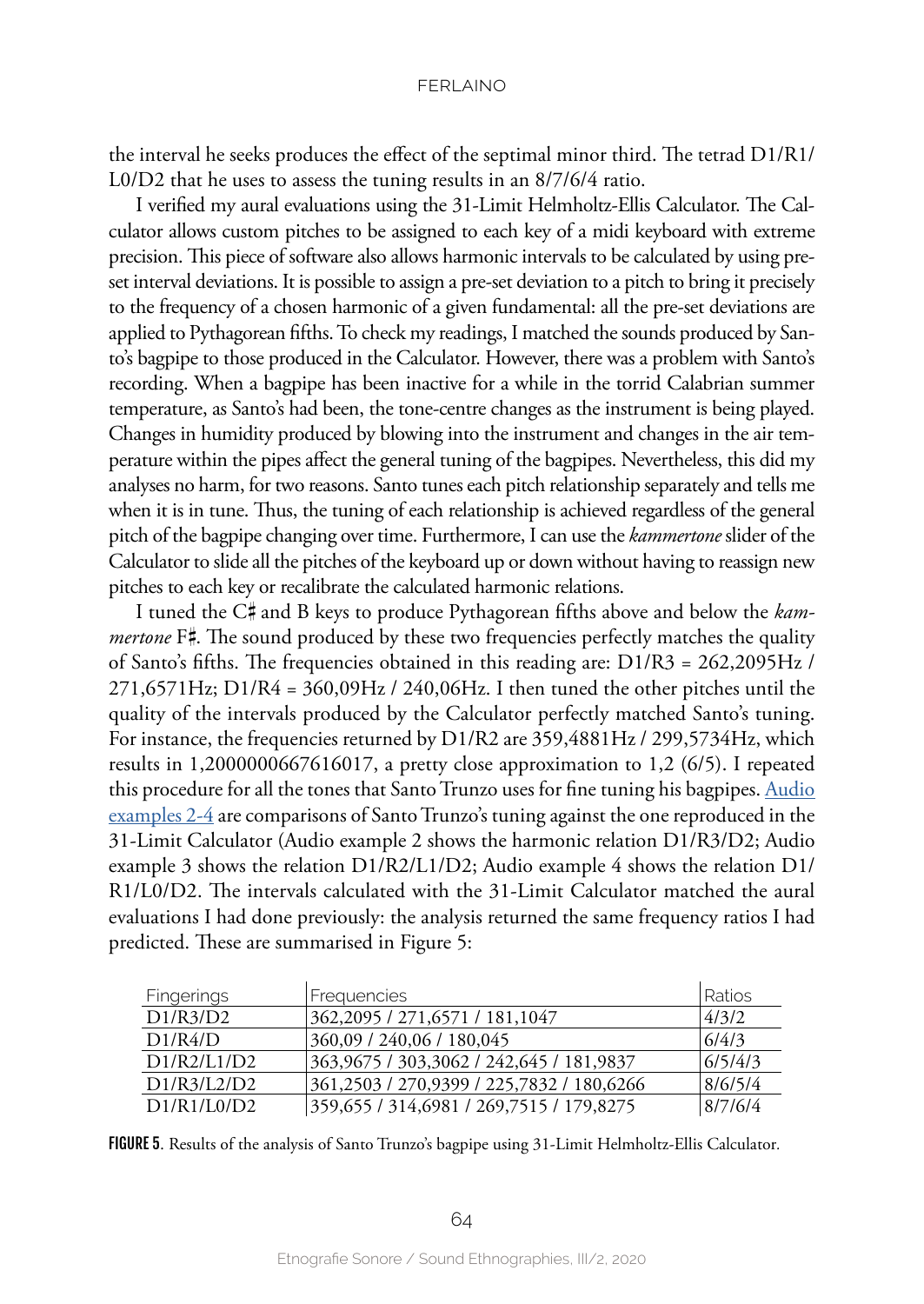The last step of my analysis was to triple-check my readings with computer-based pitch and spectral analysis. For this task, I used the freeware Sonic Visualiser (Cannam et al. 2010). The range of the instrument, within one octave, together with the simultaneous and uninterrupted sound production of the four pipes produce a very rich spectrum that poses issues when using computer-based analysis. The readings with Sonic Visualiser, however precise, are not enough to explain a process that is entirely guided by the bagpiper's ear. This method is used here as an "objective" analysis intended to further test the ear-based analyses that are central to the purpose of this paper. The readings obtained with Sonic Visualiser confirm the results of both aural evaluations.

For the purpose of this study, it was useful to compare the results of Santo Trunzo's tuning with an analysis of my bagpipes. Santo trusts my tuning skills so much that, when we perform together, he sometimes asks me to fine-tune his own instrument when he feels too tired to do it himself. As I have internalised Trunzo's tuning, the analyses of my tuning should produce the same results in terms of harmonic ratios. For this analysis, I proceeded in two steps. The first step consisted in tuning and recording my own bagpipes. I then applied the same method I used for Santo's bagpipes and analysed it with both Sonic Visualiser and the 31-Limit Calculator. The second step was to reproduce in the 31-Limit Helmholtz-Ellis Calculator what I considered to be a satisfactory tuning for my bagpipes. All types of analyses returned ratios absolutely consistent with those described for Santo's bagpipes. Figure 6 shows the results of the tuning I obtained with the 31-Limit Calculator. Having listened to many *surdulina* players, I attempted also to tune L3 to what seemed to my ear to be an appropriate tuning for that finger-hole. Calculating the ratios, these results match the results presented in Figure 5; Audio example  $5$  is a recording of the tuning of various harmonic relations I obtained in the 31-Limit Calculator (D1/R1/L0/D2; D1/R3/L3/D2; D1/ R3/L2/D2; D1/R2/L1/D2).

| $R4=L1 = 261,6255Hz$<br>$L2 = 245,272Hz$<br>$L3 = 228,9384Hz$ |
|---------------------------------------------------------------|
|                                                               |
|                                                               |
| $D2 = 196,21 Hz$                                              |
|                                                               |

|  |  |  | <b>FIGURE 6.</b> Results of the reproduction of my bagpipe's tuning in the 31-Limit Helmholtz-Ellis Calculator. |  |  |  |  |  |  |  |  |
|--|--|--|-----------------------------------------------------------------------------------------------------------------|--|--|--|--|--|--|--|--|
|--|--|--|-----------------------------------------------------------------------------------------------------------------|--|--|--|--|--|--|--|--|

 $\overline{1}$ 

The last step of my analyses was to check the tuning of L3 and verify whether other musicians adopt a similar tuning system. In the *conflentana* region, the note produced by L3 is used primarily as an embellishment, played too quickly for its tuning to be understood. Santo accords little importance to the tuning of this note, both for this reason and also because of the very faint sound it produces on most *conflentana* instruments. However, I had recognised the tuning system described in this paper in various recordings of *surdulina* players. In some *sunate* found in the northern area of the *surdulina* (Southern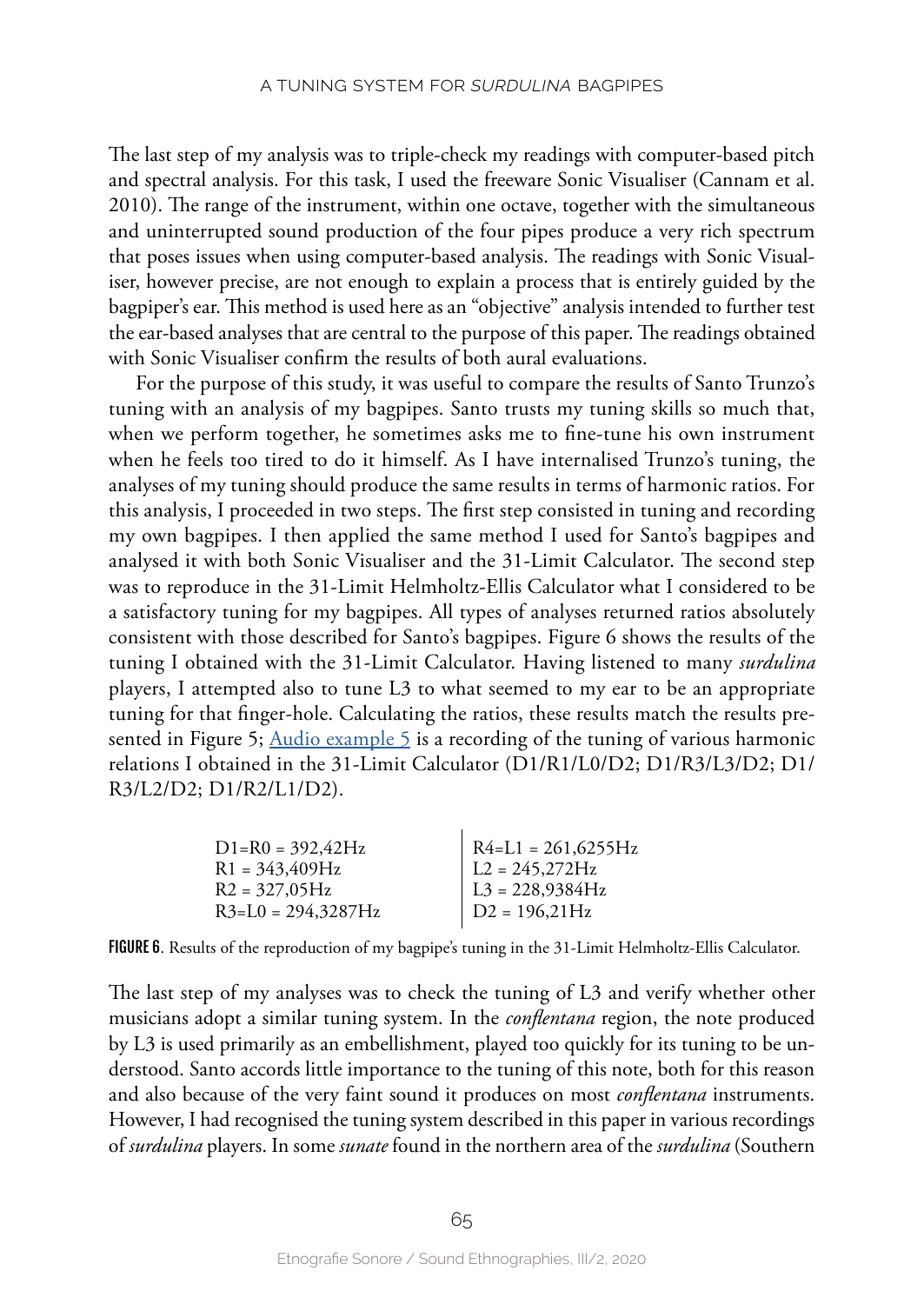Basilicata and northern Calabria), L3 is used more consistently.7 I analysed the recordings of Agostino Troiano, a *surdulina* player from San Paolo Albanese in Basilicata, published in La Vena (2002), track 1.



FIGURE 7. Sonic Visualiser snapshot of Agostino Troiano's tuning.

Aural analysis of L3 in this recording pointed towards a septimal sound. The combination D1/ R3/L3/D2 in which that note usually appears has the sound of a 12/9/7/6 ratio: L3 seems to be tuned as the seventh harmonic of the tone-centre of the bagpipe. The analyses I conducted with the 31-Limit Calculator and with Sonic Visualiser returned similar results. The latter are presented in Figure 7, which shows a snapshot of the pitch layer in Sonic Visualiser: the text boxes show both frequency and pitch deviation in cents from the corresponding tempered ones. Figure 8 summarises the frequency readings obtained in Sonic Visualiser.

| $D1=R0 = 608,041 Hz$   R4=L1 = 405,584Hz                                                                                                                                                                    |  |
|-------------------------------------------------------------------------------------------------------------------------------------------------------------------------------------------------------------|--|
|                                                                                                                                                                                                             |  |
|                                                                                                                                                                                                             |  |
| $\begin{tabular}{ l l l } \hline \text{R1 = 531,782Hz} & $L2 = 379,957Hz$ \\ \hline \text{R2 = 507,182Hz} & $L3 = 354,717Hz$ \\ \hline \text{R3=L0 = 456,043Hz} & $D2 = 304,020Hz$ \\ \hline \end{tabular}$ |  |

FIGURE 8. Frequency readings in Sonic Visualiser of Agostino Troiano's tuning.

<sup>7</sup> Vincenzo La Vena (2002) uses the term *sonata* to translate the vernacular word *sunata*. This term is used in the region to refer to a piece of instrumental music, as well as to shorten the locution *sunata d'abbađđu*  or *sunata ppe abbađđare,* which are used explicitly for dance music. I prefer using the vernacular word *sunata* to avoid any confusion to those readers for whom *sonata* may refer to the classical form of orchestral music.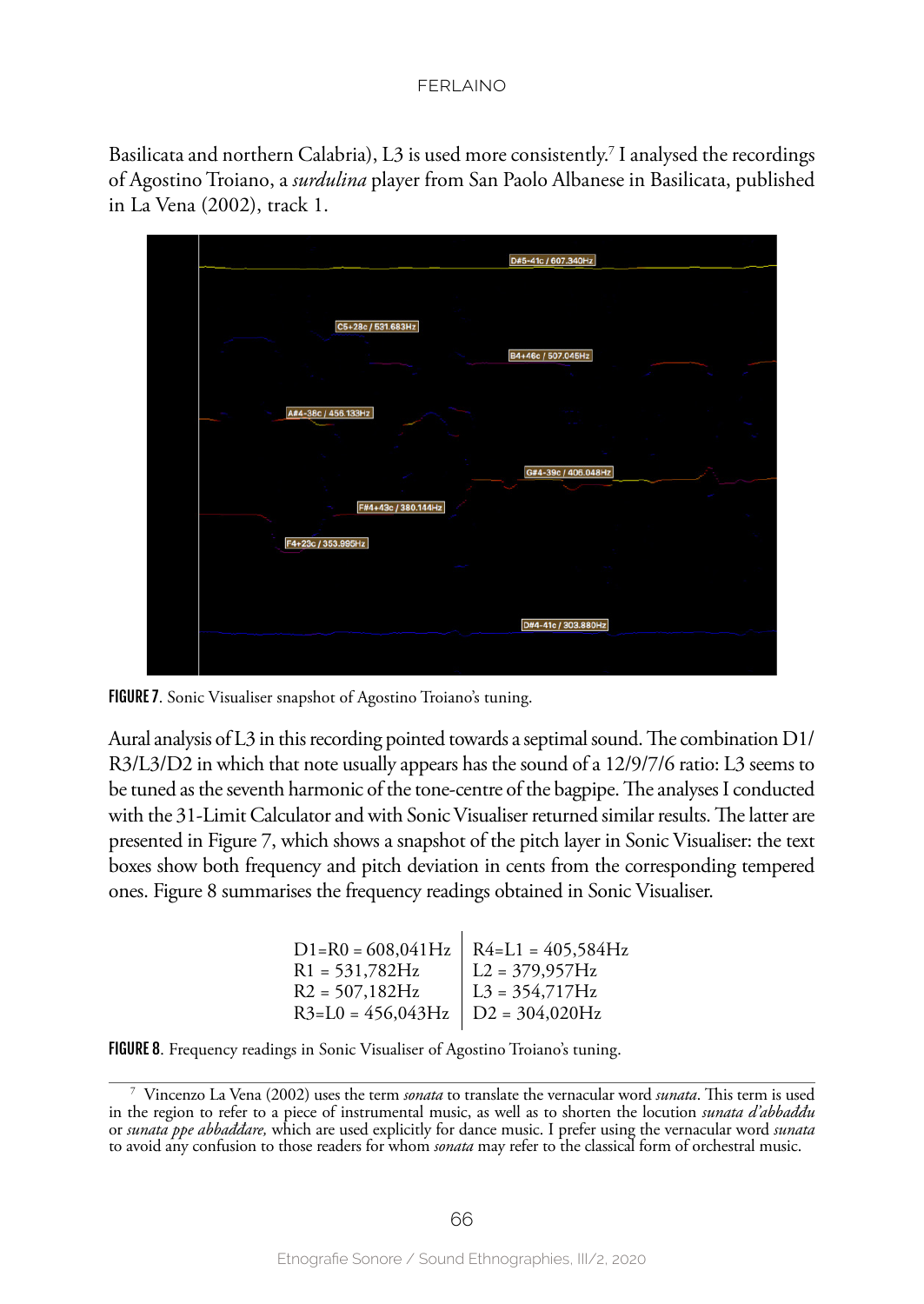A pattern emerges in the frequencies shown in Figure 8. Dividing each frequency by R4 – the tone-centre of the bagpipes – produces the results shown in Figure 9. The table shows the finger-hole reference, the factors of division expressed in frequency, the result and the closest ratio.

| Finger-holes | Frequency 1 / Frequency 2 | Result | Closest ratio     |
|--------------|---------------------------|--------|-------------------|
| D1/R4        | 608,041Hz / 405,584Hz     | 1,4991 | $3/2 (=1,5)$      |
| R1/R4        | 531,782Hz / 405,584Hz     | 1,3111 | $21/16 (=1,3125)$ |
| R2/R4        | 507,182Hz / 405,584Hz     | 1,2504 | $5/4 (=1,25)$     |
| R3/R4        | 456,043Hz / 405,584Hz     | 1,1244 | $9/4 (=1,125)$    |
| L2/R4        | 379,957Hz / 405,584Hz     | 0,9368 | $15/16 (=0,9375)$ |
| L3/R4        | 354,717Hz / 405,584Hz     | 0,8745 | $7/8 (=0,875)$    |
| D2/R4        | 304,020Hz / 405,584Hz     | 0,7495 | $3/4 (=0,75)$     |

FIGURE 9. Frequency relationships of each pitch with R4, results and closest ratio.

The rightmost column of Figure 9 shows that R4 is always a power of 2: that means that all the pitches in this tuning system belong to a harmonic series that has its fundamental on a lower octave of R4. Indeed, the pitches in this tuning system belong to a single harmonic series built on a common fundamental that is four octaves lower than the tone-centre and whose frequency is  $R4:16 = 25,349$ Hz. Simplifying the ratios to the minimum denominator of 2, Figure 9 can be re-written to show the simplest relation of each pitch to the fundamental, as they first appear in its harmonic series. Figure 10 shows more clearly that this tuning system is based on multiples of harmonic numbers 1, 3, 5, 7, 9, 15 and 21 of the bagpipes's tone-centre. These readings show that L3 is indeed the seventh harmonic of the tone-centre of the bagpipe and at a septimal third relation with the lower drone D2.

| Position on the<br>instrument | Position on<br>the harmonic<br>series | Simplified<br>harmonic<br>position |
|-------------------------------|---------------------------------------|------------------------------------|
| $D1 = R0$                     | 24                                    | 3                                  |
| R1                            | 21                                    | 21                                 |
| R <sub>2</sub>                | 20                                    | 5                                  |
| $R3 = L0$                     | 18                                    | 9                                  |
| $R4 = L1$                     | 16                                    |                                    |
| L <sub>2</sub>                | 15                                    | 15                                 |
| L <sub>3</sub>                | 14                                    |                                    |
| D <sub>2</sub>                | 12                                    | 3                                  |

FIGURE 10. Position of the pitches in the harmonic series and simplified harmonic numbers.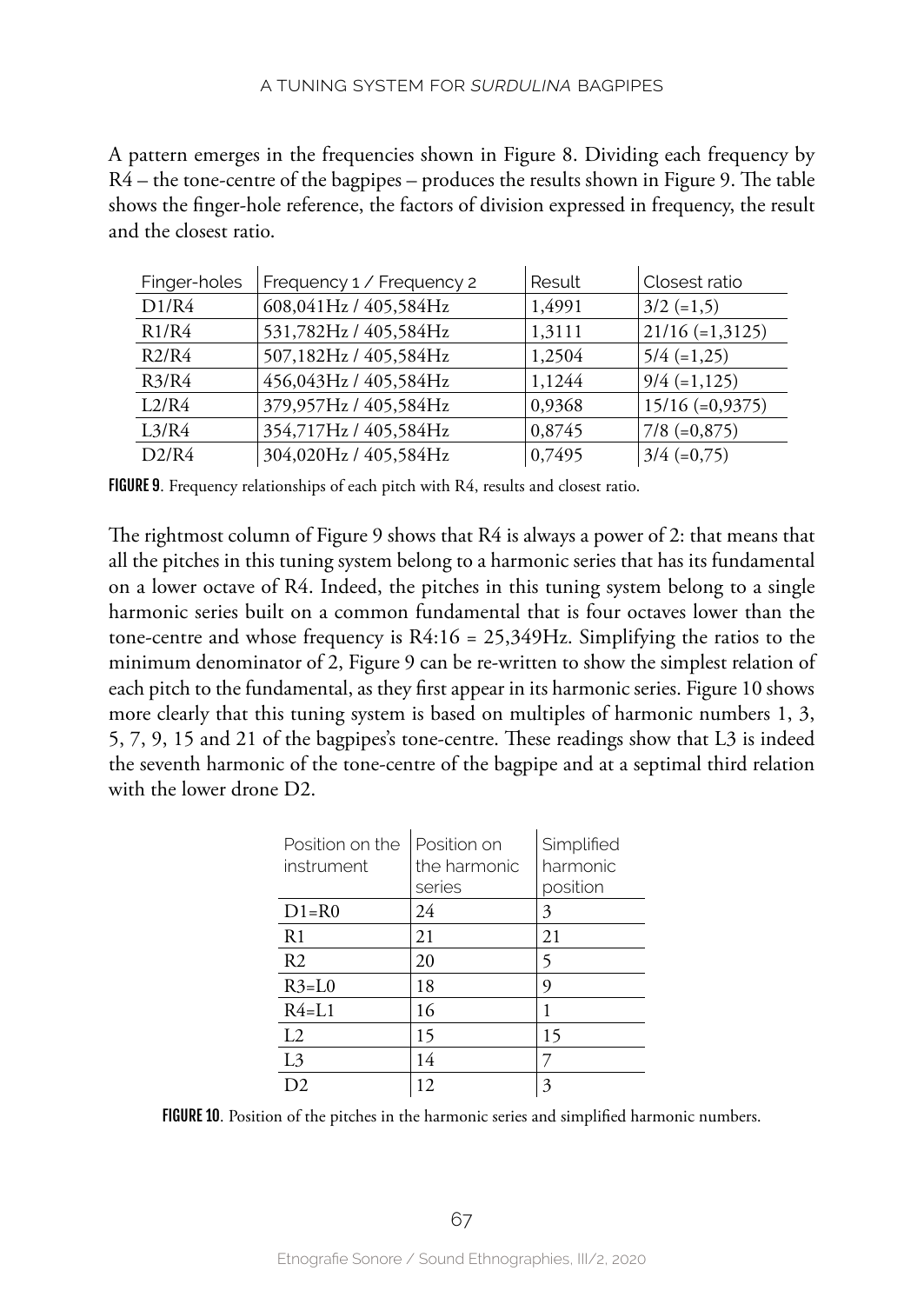Figure 11 compares the ratios obtained with the results in the central column of Figure 10 with the combinations of pitches used to assess the tuning of the bagpipes reported in Figure 4. The left column gives the simplified ratios to the greatest common divisor. These ratios match perfectly the ones I used to describe Santo Trunzo's tuning.

| Harmonic relations | Ratios      | Simplified ratios |
|--------------------|-------------|-------------------|
| D1/R3/D2           | 24/18/12    | 4/3/2             |
| D1/R4/D2           | 24/16/12    | 6/4/3             |
| D1/R2/L1/D2        | 24/20/16/12 | 6/5/4/3           |
| D1/R3/L2/D2        | 24/18/15/12 | 8/6/5/4           |
| D1/R1/I.0/D2       | 24/21/18/12 | 8/7/6/4           |

FIGURE 11. Absolute and simplified ratios of the harmonic relations used to assess the tuning.

The Helmholtz-Ellis Just Intonation (JI) Pitch Notation is a notation system that Marc Sabat (Sabat 2004; 2009) devised to notate natural intervals*.* In the following Figures, I use this system on a stave to show the harmonic relations described by the ratios in Figure 11. In this notation system, all notes without accidentals (or with standard sharps and flats) are tuned as Pythagorean fifths (pure fifths); all other accidentals define a given deviation from the corresponding Pythagorean pitch. The JI Pitch Notation consists of over 60 symbols arranged according to 10 orders of deviation. For my analysis, I need only two:

- Stands for a syntonic comma deviation from a Pythagorean  $5<sup>th</sup>$ : it refers to the pure major third (harmonic number 5 of the overtone series).
- Stands for a septimal comma deviation from a Pythagorean  $5<sup>th</sup>$ : it refers to harmonic number 7 of the overtone series.

Given C as a hypothetical tone-centre and using the Helmholtz-Ellis Just Intonation Pitch Notation, the notes in this tuning system can be transcribed as shown in Figure 12. Here, C and G are tuned as a pure Pythagorean fifth; E and B are lowered by a syntonic comma (which makes E a 5/4 ratio with C and B a 5/4 ratio with G); F and B $\flat$ are lowered by a septimal comma, which makes F the seventh harmonic of G and Bb the seventh harmonic of C.



FIGURE 12. Transcription of the pitches in Helmholtz-Ellis Just Intonation Pitch Notation.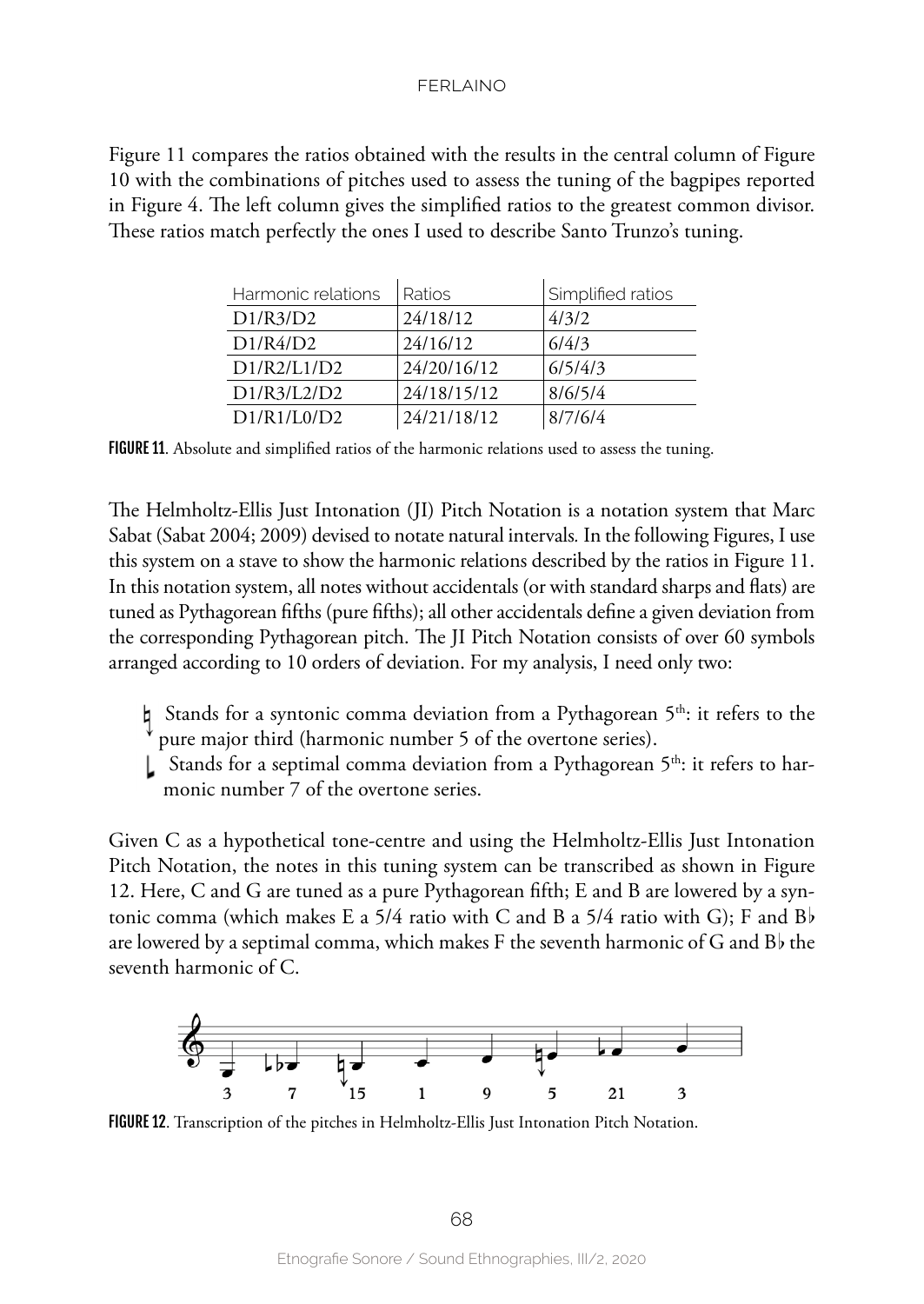The pitch produced by the drones appears three times in the instrument: on D1, D2 and R0. This pitch is also ever present, as it is produced by the drones: this makes it a strong centre of harmonic attraction that competes with the tone-centre R4. The *surdulina* can thus be described as having two harmonic centres of attraction: the tone-centre and the drones. Some of the pitches in this tuning system are in a simple ratio relationship with both the tone-centre and the drone of the bagpipes. In fact, harmonic numbers 9, 15 and 21 sit on a harmonic series with base 3, meaning they sit on the harmonic series that has the drone as its fundamental. Thus, harmonic numbers 9, 15 and 21 of R4 are respectively harmonic numbers 3, 5 and 7 of D1. Because of the double nature of these notes, and considering the two centres of harmonic attraction of the instrument, the tuning system described here can be interpreted as being based on simple harmonic ratios of the two centres of attraction, C and G. Figure 13 shows how this tuning system can be interpreted as derived from the two centres of attraction. The black notes refer to pitches that belong to the harmonic series of R4; the blue ones belong to the harmonic series of D2. This interpretation shows a tuning system constructed through the superimposition of the odd partials 1, 3, 5, 7 (more precisely, of multiples of the odd partials) of two harmonic series that are a fifth apart. It is then possible to interpret the tuning as the superimposition of two natural major septimal tetrads constructed on the tone-centre and on the drones of the *surdulina* bagpipe.



FIGURE 13. Simplified position of the pitches on the harmonic series of R4 and D2 using the Helmholtz-Ellis Just Intonation Pitch Notation.

A final consideration regards the analysis of this tuning system within the framework of the tempered scale. Figure 14 shows the outcomes of my analyses transcribed in traditional notation. I indicate the deviation of each pitch from the corresponding tempered ones in cents. This figure shows how every pitch of this tuning system, except the tone-centre, deviates somewhat from the corresponding tempered ones.



FIGURE 14. Pitches of the tuning system with deviation in cents from the tempered scale.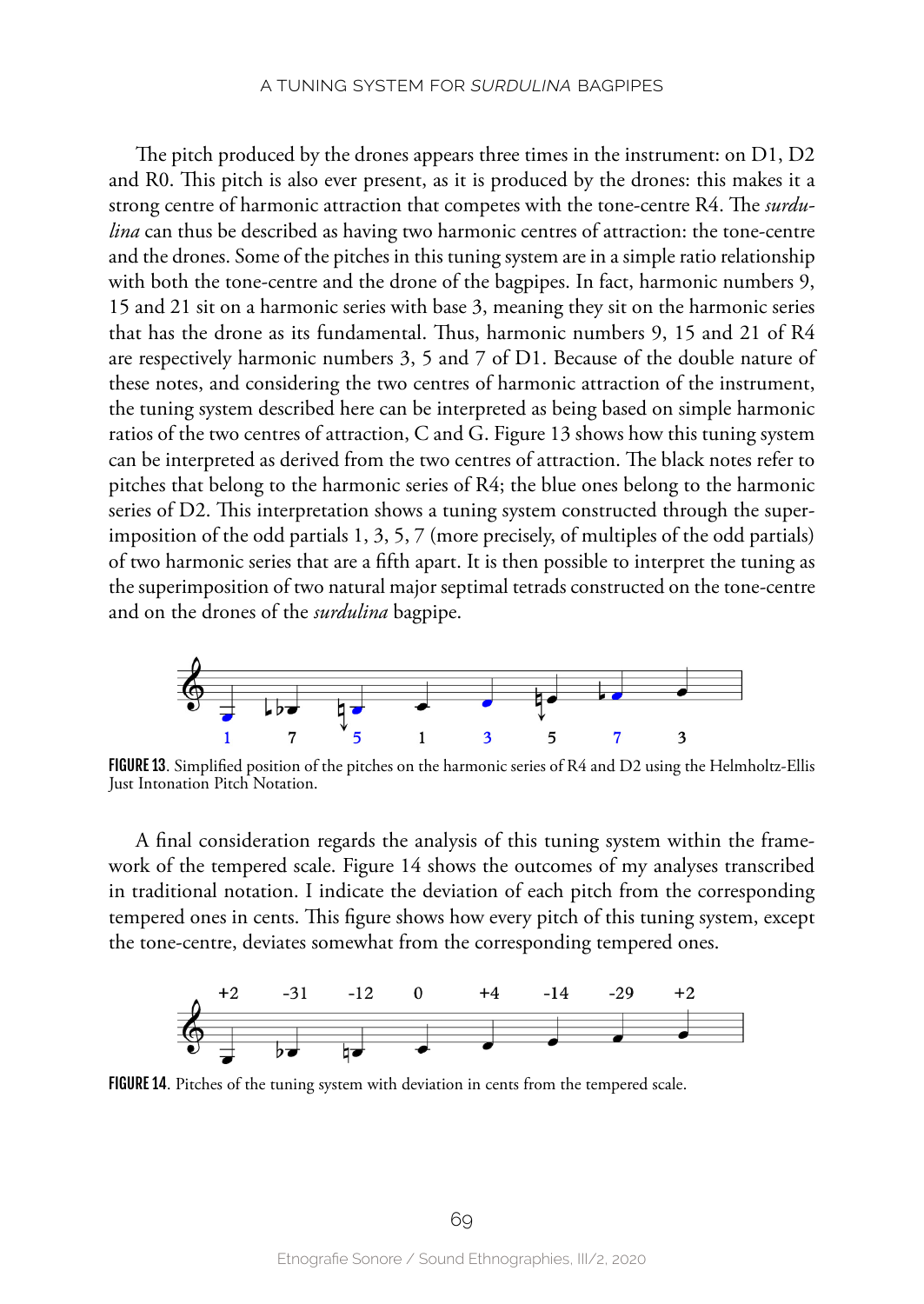The deviations given here are quite noticeable by ear, even the smaller ones. It is quite easy to hear beatings when the fifths are even slightly off a pure Pythagorean tuning. Given that bagpipers look for specific perceptive effects when tuning, the tempered scale fails to approximate the points where these effects are clear and recognisable. Indeed, taking the tempered scale as a reference might make complex something that is actually quite simple, as it is based on simple harmonic ratios that are tuneable by ear and easily described by the harmonic series. As fusion is a clearly recognisable perceptive effect, ratios, or deviation from simple ratios, may be a better tool to describe other tuning systems that differ from the one described in this paper.

# Conclusion

This paper proposes a new methodology for the study of bagpipe tuning systems. The methodology is grounded in psychoacoustic studies that show that intervals with simple ratios produce particular perceptive responses that make them tuneable by ear. It is possible to speculate that intervals that are precisely tuneable by ear may function as a sonic reference during the tuning process. In the particular case studies presented in this paper, the tuning system entirely relies on intervals with simple ratios as the bagpipers involved seem to aim at fusion effects while tuning their instruments. Using natural intervals as a reference may also be useful for tuning systems that depart from the fusion effect. Musicians may look for particular perceptive effects or for specific periodicities that may be described by more complex numbers or by precise approximations, much like Marc Sabat's dissonances. In this case, tuneable intervals may still work as a better reference than the tempered scale because of the clearly recognisable perceptive effects from which bagpipers may depart for their tuning.

Although specific to a single tuning system and focused on the *surdulina*, the work presented here can be used for studying the tuning of other types of bagpipes. Such a study would need to take into account the technical and acoustic features of the bagpipes under examination as well as the emic view of the bagpiper on tuning. For example, I am confident that the tuning system studied in this paper would not work on the *zampogna a chiave delle Serre*, owing to some peculiar features of this instrument. The drones of the *zampogna a chiave* are tuned by fifths, as they play the tone-centre and the fifth grade. Having the tone-centre continuously present would make it very difficult, and quite harsh-sounding, to tune the fourth grade as a septimal sound: that tone would fall in the region of another tuneable interval. I have not researched a chiave bagpipes in depth, and an analysis of their tuning is outside the scope of this paper; I am confident, though, that the methodology presented here would be helpful for an understanding of the tuning systems of those instruments too.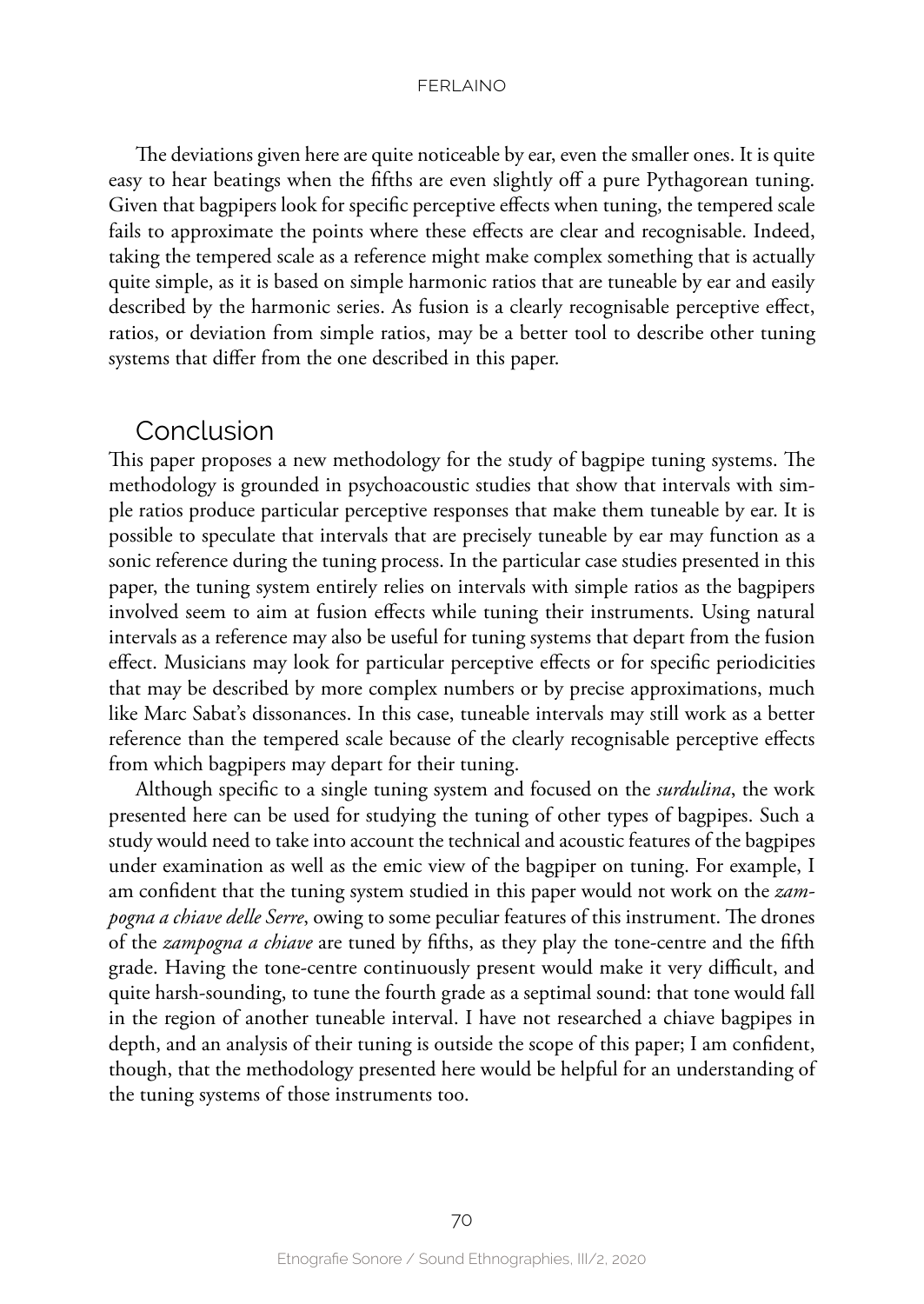# Audio examples

**1.** *Ninna***[, performed by Santo Trunzo on a](https://player.vimeo.com/video/668654368?h=9d3a337f22)** *zampogna conflentana***.** [00:39] Recorded by S. Trunzo in the late 1970s in Nocera Terinese (CZ). Excerpt of the file published in Bressi et al. 2017, kindly provided by Giuseppe Muraca.

**[2-4. Comparison of the Santo Trunzo's tuning in the original recordings against the au](https://player.vimeo.com/video/668658899?h=3f1099815e)[thor's analyses in the 31-Limit Calculator.](https://player.vimeo.com/video/668658899?h=3f1099815e)** [00:24]

Original recordings by C. Ferlaino, Nocera Terinese (CZ), 24<sup>th</sup> August 2019. **2.** Analysis of the relations D1/R3/D2. **3.** Analysis of the relations D1/R2/L1/D2. **4.** Analysis of the relations D1/R1/L0/D2.

**[5. Bagpipe's tuning reproduced in 31-Limit Calculator.](https://player.vimeo.com/video/668660687?h=08ab1c23fd)** [00:34] Harmonic relations: D1/R1/L0/D2; D1/R3/L3/D2; D1/R3/L2/D2; D1/R2/L1/D2. Tuning obtained by C. Ferlaino in the 31-Limit Calculator.

# References

# Adamo, Giorgio.

- 1996 *Analisi del suono e modelli psicoacustici nella ricerca musicologica*, Rome, Ministero per i Beni Culturali e Ambientali - Ufficio Centrale per i Beni Librari le Istituzioni Culturali e l'Editoria - Discoteca di Stato.
- Bressi, Alessio, Giancarlo Di Toma, Christian Ferlaino, and Gianpiero Nitti 2017 *Musiche tradizionali nell'area del Reventino-Savuto*, 1 CD with booklet, F&C 001.
- Cannam, Chris, Christian Landone, and Mark Sandler
	- 2010 "Sonic Visualiser: An Open Source Application for Viewing, Analysing, and Annotating Music Audio Files", in *Proceedings of the ACM International Conference on Multimedia*, October 2010, Florence, Italy: 1467-1468.

Cravero, Chiara

- Ellis, Carolyn, Tony E. Adams, and Arthur P. Bochner
	- 2011 "Autoethnography: An Overview", *Historical Social Research/Historische Sozialforschung*, XXXVI/4 (138): 273-290.

# Fastl, Hugo and Eberhard Zwicker

2007 *Psychoacoustics. Facts and Models*, 3<sup>rd</sup> ed., New York, Springer.

# Ferlaino, Christian

2017 *La musica da danza nell'area di influenza della Madonna di Conflenti*, Soveria Mannelli, Rubbettino.

<sup>2006</sup> *Zampogne in Aspromonte*, Rome, Squilibri.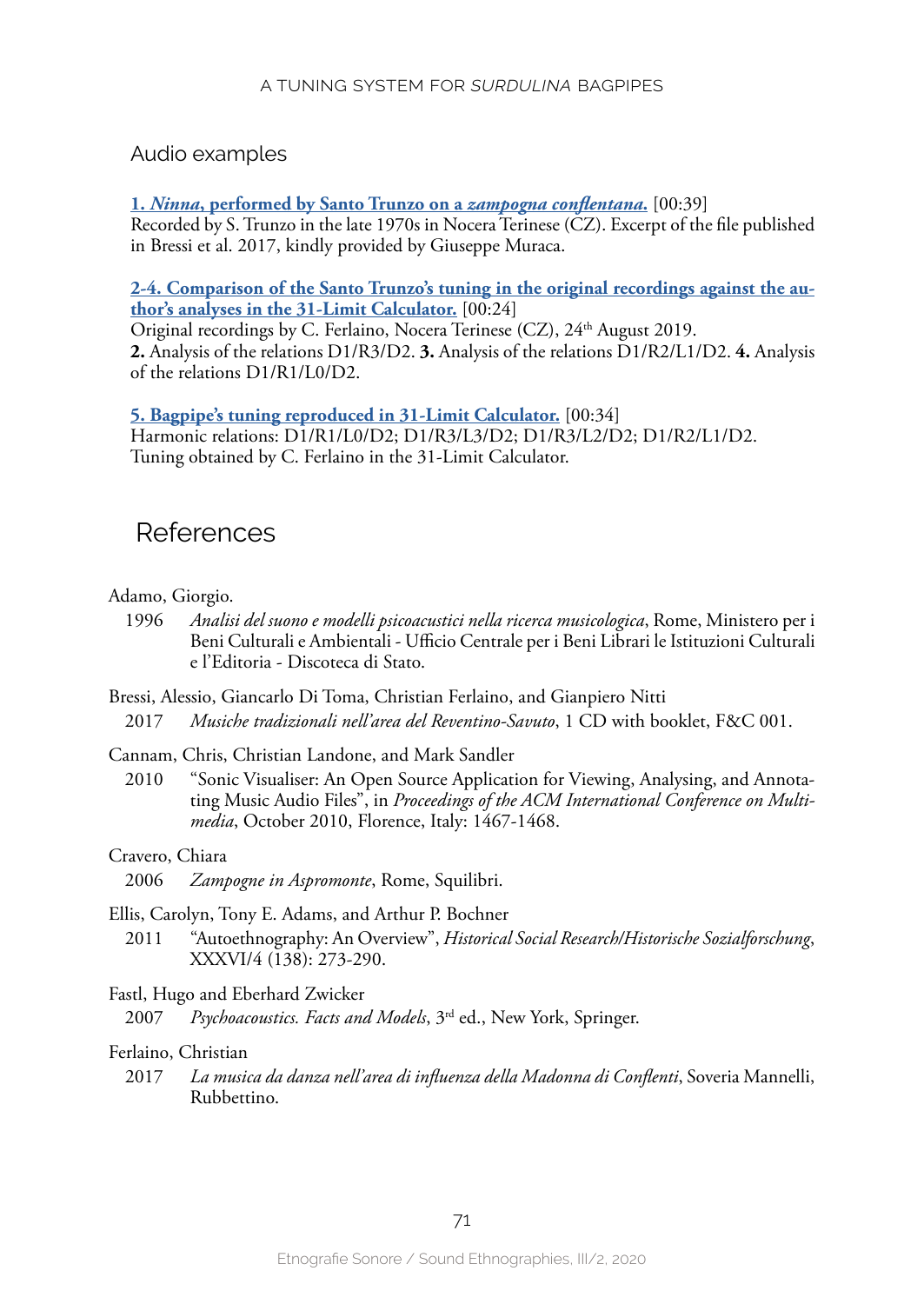# Geertz, Clifford

1983 *Local Knowledge. Further Essays in Interpretative Anthropology*, New York, Basic Books.

# Guizzi, Febo

2002 *Gli strumenti della musica popolare in Italia*, Lucca, LIM.

### Guizzi, Febo and Roberto Leydi

- 1980 *Zampogne*, Milano, Albatros.
- 1985 *Le zampogne in Italia*, Milano, Ricordi.

# Helmholtz, Hermann L. F.

1954 *On the Sensations of Tone as a Physiological Basis for the Theory of Music*, edited by Alexander J. Ellis, New York, Dover (1st German edition 1863-1877).

# Jensen, Sverre and Terje Richter Andersen

1976 "An Unusual Italian Bagpipe", *The Galpin Society Journal*, XXIX: 112-115.

# La Vena, Vincenzo

- 1986 "La zampogna nella Calabria settentrionale", *Preprint* 6, Bologna, Università degli Studi di Bologna - Dipartimento di Musica e Spettacolo.
- 1994 "Zampogna e doppio flauto nel versante jonico reggino: tipologia e distribuzione geografica", in Piero Borzomati (ed.), *San Luca. Storia tradizioni società a 400 anni dalla fondazione*, Ardore Marina, Arti Grafiche Edizioni: 411-424.
- 2002 *La surdulina nell'area di influenza della festa della Madonna del Pollino*, Rossano, Il Cerchio.
- La surdulina nell'area di influenza della festa della Madonna del Pettoruto, Rossano, Il Cerchio.
- 2005 *La surdulina nella parte meridionale della sua area di diffusione*, Rossano, Il Cerchio.
- "Strumenti propedeutici alla surdulina. Doppi e tripli clarinetti nella Calabria settentrionale", in Leonardo Alario (ed.), *Cultura materiale, cultura immateriale e passione etnografica*, Soveria Mannelli, Rubbettino: 195-223.

### Leydi, Roberto

1979 *La zampogna in Europa*, Como, C. Nani.

# Ricci, Antonello and Roberta Tucci

2004 *La capra che suona*, Roma, Squilibri.

### Sabat, Marc

- 2004 "The Extended Helmholtz-Ellis JI Pitch Notation", online resource <[http://www.marc](http://www.marcsabat.com/pdfs/notation.pdf)[sabat.com/pdfs/notation.pdf](http://www.marcsabat.com/pdfs/notation.pdf)>.
- 2009 "An Informal Introduction to the Helmholtz-Ellis Accidentals", online resource [<http://www.marcsabat.com/pdfs/legend.pdf>](http://www.marcsabat.com/pdfs/legend.pdf).

## Sabat, Marc and Robin Hayward

2006 "Towards an Expanded Definition of Consonance", online resource [<http://www.](http://www.marcsabat.com/pdfs/tuneable-brass.pdf) [marcsabat.com/pdfs/tuneable-brass.pdf](http://www.marcsabat.com/pdfs/tuneable-brass.pdf)>.

# Scaldaferri, Nicola

1994 "Appunti analitici sulla zampogna in Calabria", in Ignazio Macchiarella (ed.), *Fra oralità e scrittura*, Lamezia Terme, A.M.A. Calabria: 237-251.